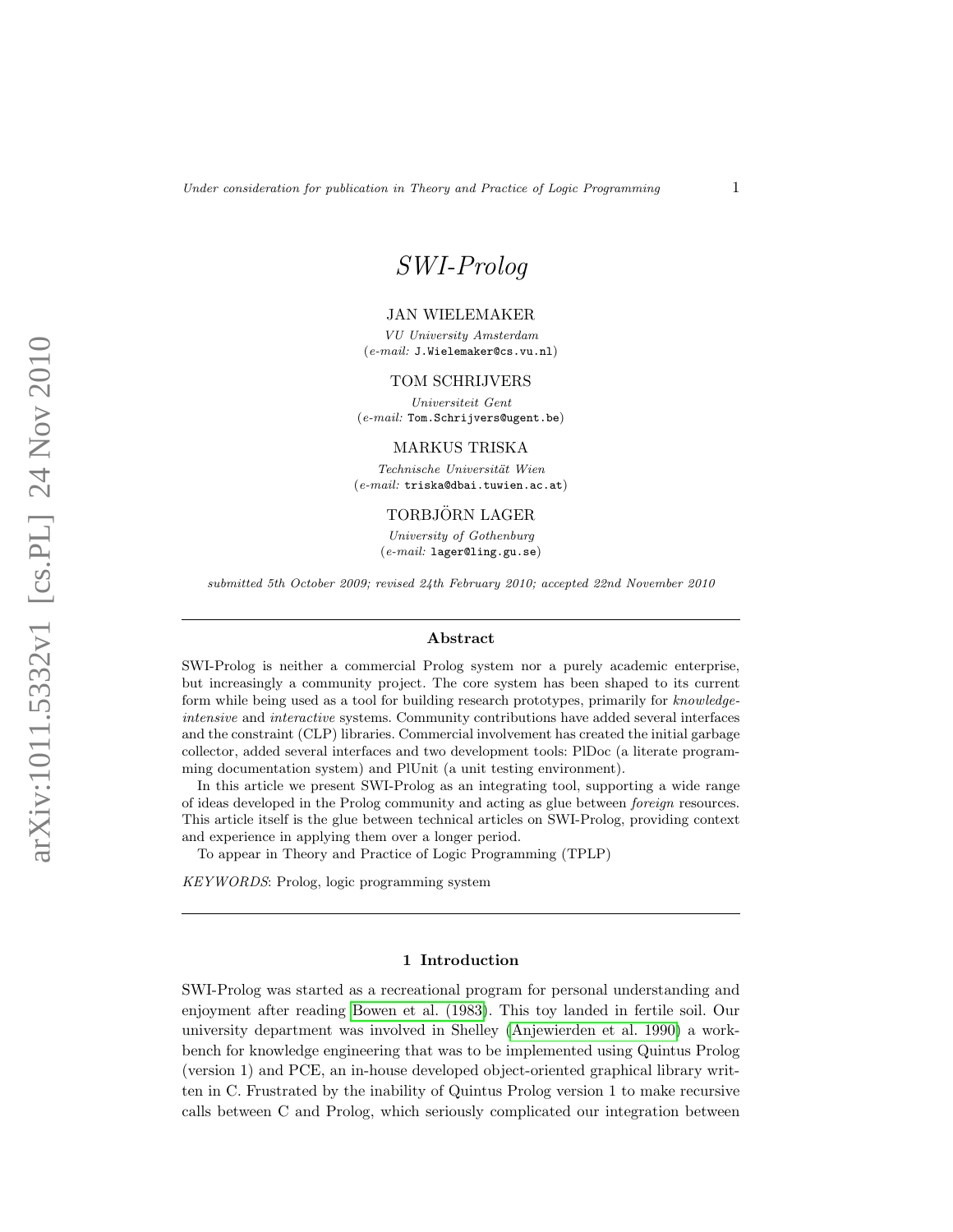Prolog and the graphical system, we demonstrated the much cleaner integration achievable with the small SWI-Prolog system.

While SWI-Prolog was clearly inferior to Quintus in terms of robustness and execution speed, it quickly replaced Quintus, not only at our site, but also at the two overseas sites where modules for the workbench were being developed. Why did this happen? We think this was due to three small, yet much valued features: (1) the make/0 predicate that reloads all files that have been edited since last loaded (see section [3.2\)](#page-5-0); (2) the ability to run  $\text{make}/0$  on a restarted saved state dramatically reduced the application restart-time; (3) using the auto-loader the initial image could be restricted to the core parts of the application, which again reduced memory usage and startup times. The faster and bi-directional interface to the graphics libraries made the application much more responsive for typical interaction.

Because the market for commercial Prolog systems was by then (late 80s) already crowded, we decided to make the system available for free to the community through anonymous ftp. Initially, this did not create a developer community, but it did create a user community. The user community consisted mostly of universities that used this small, free and portable Prolog system for education. This unforeseen development was strengthened when SWI-Prolog was ported to MS-Windows as part of another research project.

SWI-Prolog's development has been guided by internal projects, external (including commercial) users and increasingly by developers from the community. This article summarizes the distinguishing features. Because most of the technical details are dealt with in other articles, we concentrate on providing an overview, motivating our decisions and describing our experiences.

In section [2](#page-1-0) we describe the development of SWI-Prolog, with a particular emphasis on how it was embedded in research projects. The paper continues with a user-oriented description, covering the environment (section [3\)](#page-3-0), the constraint libraries (section [4\)](#page-10-0), interfaces to the outside world (section [5\)](#page-12-0) and finally webapplications (section [6\)](#page-14-0). The next part of the paper targets the Prolog developers community and addresses the language properties and regression testing. We end with a brief discussion and a description of future work.

# 2 Developing Prolog in the context of applications

<span id="page-1-0"></span>In the 90s, before SWI-Prolog attracted a wider network of developers, it took form in the SWI department at the University of Amsterdam. There it was used as an in-house (or in-project) tool for the development of proof-of-concept software prototypes, rather than an objective on its own right. This supporting role has very much influenced both the development process and design decisions of SWI-Prolog. New architectures, features and deployment strategies for SWI-Prolog were explored in the course of new research projects and as demanded by every new prototype. Lessons learned influenced subsequent extensions of the core and its libraries.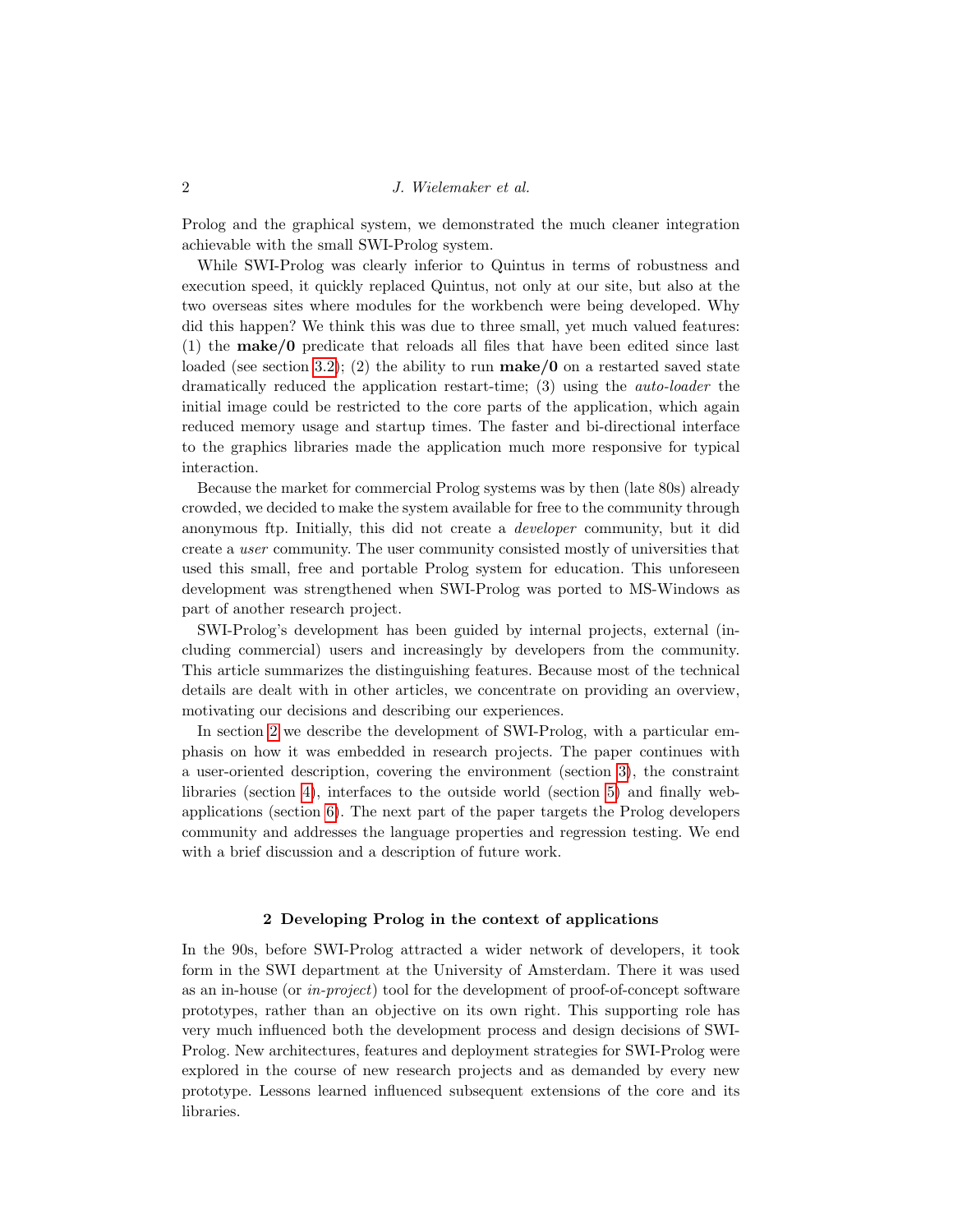#### 2.1 Using Prolog as glue

<span id="page-2-0"></span>SWI-Prolog's supporting role in the academic research projects is primarily a tool for rapid development. It provides a uniform programming environment for accessing a range of resources. Using multiple environments requires interfaces that are generally hard to program due to differences in datatypes, control (e.g., Prolog non-determinism) and organization (e.g., object-oriented vs. functional).

The overall approach we have followed over the years is to bring the required resources to Prolog, either as Prolog resources (e.g., our HTTP client and server libraries) or as encapsulated foreign resources (e.g., our RDF store, [Wielemaker](#page-29-0) [et al. \(2003\)](#page-29-0)). The latter makes up for the wealth of resources that are not natively available in Prolog, either for lack of development time or because Prolog is not a suitable language (e.g., libraries that require significant destructively updatable state such as a graphics library).

In general, the way to deal with the complexity of an environment that offers many different resources is to define stable and, preferably, small interfaces. While, in our opinion, this is a boon in large top-down designed software systems, it does form a significant burden for developing the medium-scale applications (e.g., 50,000 lines) that we target. Our projects consist of small teams (2 to 7 programmers) that quickly evolve interfaces and incorporate new insights.

#### 2.2 Application-Driven Requirements

SWI-Prolog's supporting role in the application-oriented research projects helped setting its main requirements:

- In its role as uniform platform, the system must be able to encapsulate foreign resources in a flexible and transparent way.
- To support rapid and incremental development, the system must load large programs rapidly. After editing, a program must be synchronized quickly without losing state stored in dynamic predicates and foreign resources.
- Decent tools are essential to facilitate (rapid) development. In particular, it provides good editor support, a source-level debugger, an execution profiler and a cross-referencer.
- In order to qualify as a web-based application platform, SWI-Prolog must run as a server,  $24 \times 7$ . As a server, it must be stable and free of resource leaks. Moreover, to provide scalable request handling, it must exploit concurrent (multi-core) hardware.
- Reflexiveness is desirable for application-specific program analysis and transformation, and supports the debugger. Regardless of the compilation mode, good debugger support and the ability to inspect code (e.g., listing/1) should be provided .
- In order to support all major desktop and server systems for applications, SWI-Prolog should be portable. Currently, SWI-Prolog is portable across platforms that provide a C99-compliant C-compiler and implement either the POSIX/X11 or the Win32/Win64 APIs.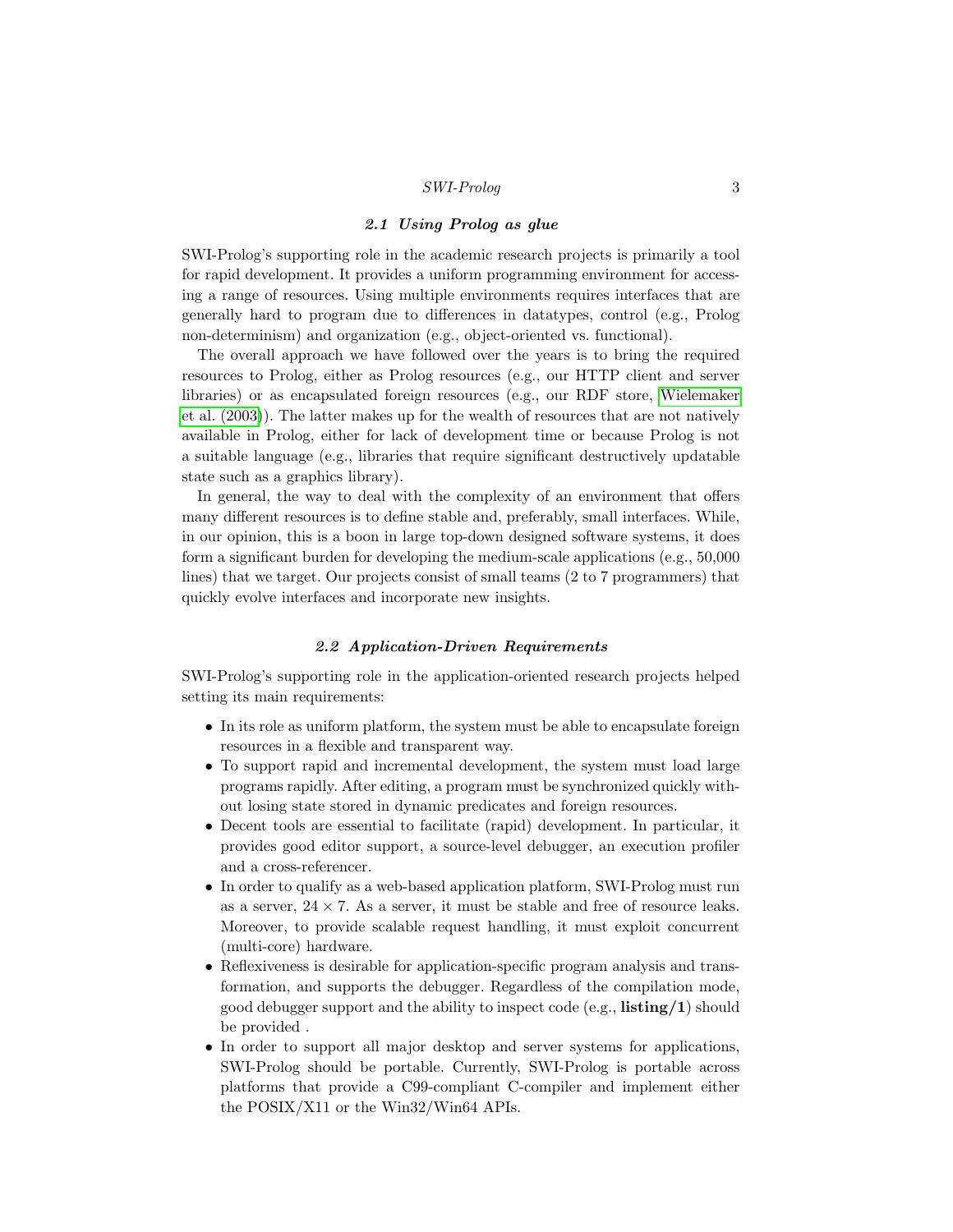Main Application Influences The directly supported research prototypes were (and in part still are) interactive applications for the management of knowledge models through graphical user interfaces. This has prominently resulted in both the XPCE library and the early adoption of RDF.

- XPCE [\(Wielemaker and Anjewierden 2002\)](#page-29-1) provides an—for those days advanced and tightly integrated object-oriented framework for the development of graphical user interfaces.
- RDF (Resource Description Format, [Lassila and Swick \(1999\)](#page-28-1)) provides a widely accepted and extensible infrastructure for representing knowledge. RDF also facilitates exchange of knowledge-bases between SWI-Prolog and external tools.

Support for networking and subsequently concurrency started when we used Prolog programs as an "intelligent agent" in a FIPA-based agent framework [\(Bellifem](#page-28-2)[ine et al. 2001\)](#page-28-2). After a while, we realized that our job would become much easier if Prolog also provided support for concurrency. Support for HTML was added when we used Prolog to partition text into logical segments and classify these segments with terms from an ontology. It also turned out that full support for Unicode is necessary to deal with character-entities in HTML.

Both HTML and HTTP support went through a number of iterations, where the code was part of projects, but not of the SWI-Prolog libraries. The core infrastructure for these and many other extensions reached the system libraries in the MultimediaN project around 2005 (see section [6\)](#page-14-0).

Often one thing leads to another. To support good performance for arbitrary reasoning patterns, our RDF infrastructure has to be main-memory based. An unfortunate consequence is that applications with significant amounts of data take relatively long to start. In order to use such applications effectively as web services and avoid a prohibitive start-up cost at every request, the application has to be able to run continuously. Moreover, to promptly serve simultaneous clients, such applications must also be concurrent.

#### 3 The SWI-Prolog development environment

<span id="page-3-0"></span>The development environment is a crucial part of a Prolog system that aims at prototyping large applications. SWI-Prolog's user-friendliness stems from three sources: (1) command-line interaction, (2) graphical tools, and (3) design decisions for the compiler and extensions to the language. The last category is described in section [7.](#page-16-0) In this section we take a closer look at the command-line and graphical tools.

# 3.1 Prolog top-level interaction

Originally, the top-level interaction of SWI-Prolog was based on the Edinburgh tradition, prompting for alternatives if and only if the query contains variables and printing Yes or No, the only small difference being that user replies were processed on single-keystrokes (i.e., without using "return"). This approach suffers from three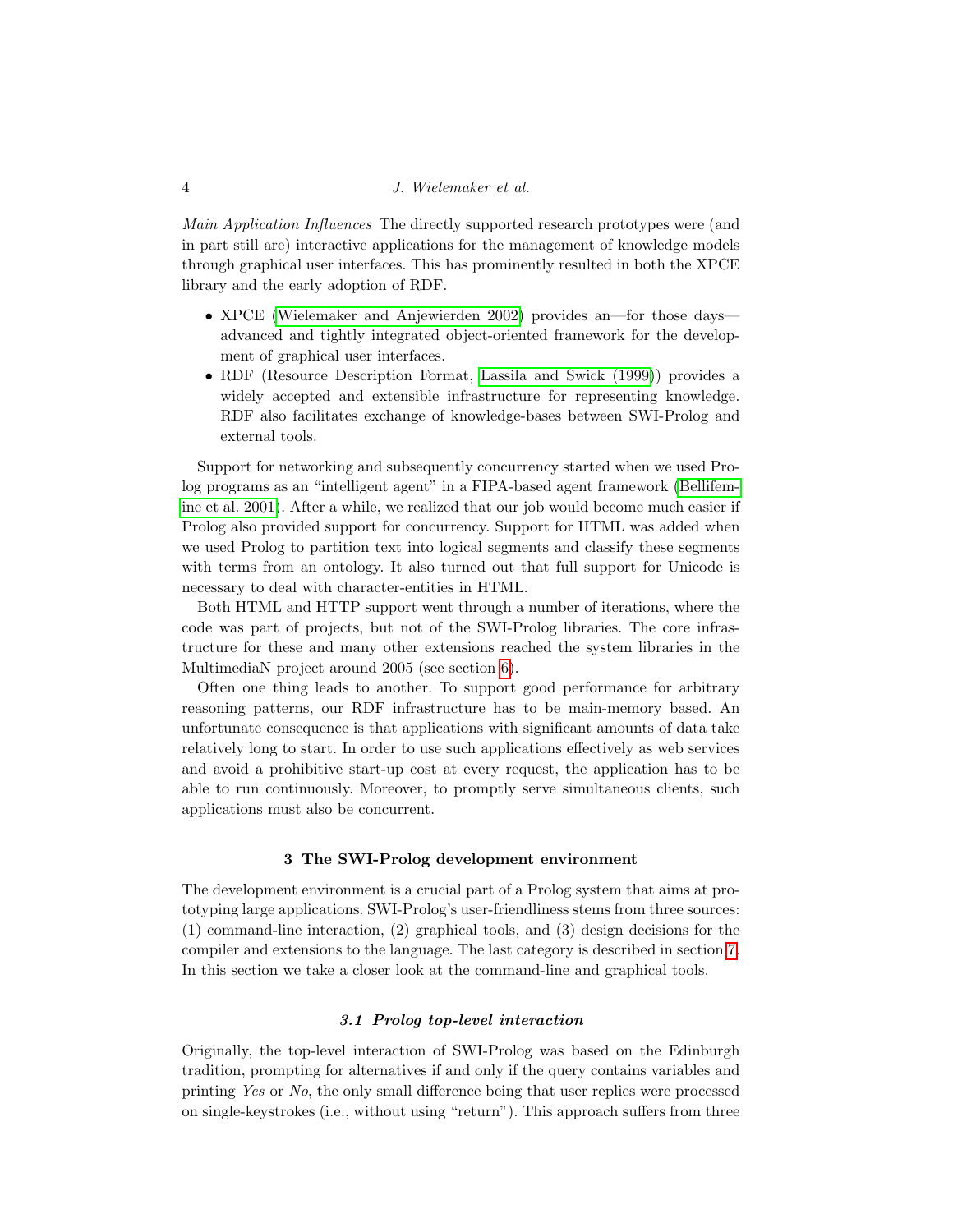```
SWI-Prolog 5
```

```
1 ?- [library(clpfd)].
% library(clpfd) compiled into clpfd 0.12 sec, 612,984 bytes
true. % command: deterministic: no prompt
2 ?- A is 1+1.
A = 2. % deterministic: does not prompt
3 ?- member(x, [a,x,y]).
true ; \frac{1}{2} , prompts: non-deterministic success
false.
4 ?- A #> 10.
A in 11..sup. \% CLP(FD): deterministic constraint
```
<span id="page-4-0"></span>Fig. 1. Top level interaction in SWI-Prolog

problems: (1) the top-level syntax was not suitable for copy/paste into the top level, (2) there is no way to deal with non-deterministic goals that have no variables, and (3) there is no clean way to represent residual constraints. We have revised the SWI-Prolog top level based on one simple principle: "The answer substitution is a valid Prolog goal that returns the same answers as the original query". Starting from this principle, the rest follows naturally. Figure [1](#page-4-0) illustrates some typical cases.

- An answer substitution is a conjunction of equalities of the form  $Var = Value$ . If there are no variables, the answer is simply true. (1 in figure [1\)](#page-4-0).
- If variables in the answer carry constraints, **copy\_term/3** is used to create a copy without constraints and goals to reinstate the constraints. These goals are printed after the variable-bindings. (4 in figure [1\)](#page-4-0).
- A query that succeeds deterministically writes its answer substitution followed by a full-stop and prompts immediately for the next query. (2 in figure [1\)](#page-4-0).
- A query that fails writes false. The predicate false/0 is a built-in.
- A query that succeeds non-deterministically waits at the end of the printed answer substitution. If the user types ';', this is echoed and the system returns the next substitution.  $(3 \text{ in figure 1})$ . If the user hits RETURN, the system prints a full-stop.

### 3.1.1 Command line editing

During system development, developers spend a considerable amount of time entering commands, specially writing test-queries to assess correctness for parts of the application being developed. SWI-Prolog provides the following features to support this development mode:

• Using (GNU-)readline for the top level input

Completion of the library is extended with completion on alpha-numerical atoms which enables faster input of long predicate identifiers and atomic arguments, as well as inspection of the possible alternatives using Alt-?. The completion algorithm uses the built-in completion of file names if no atom matches.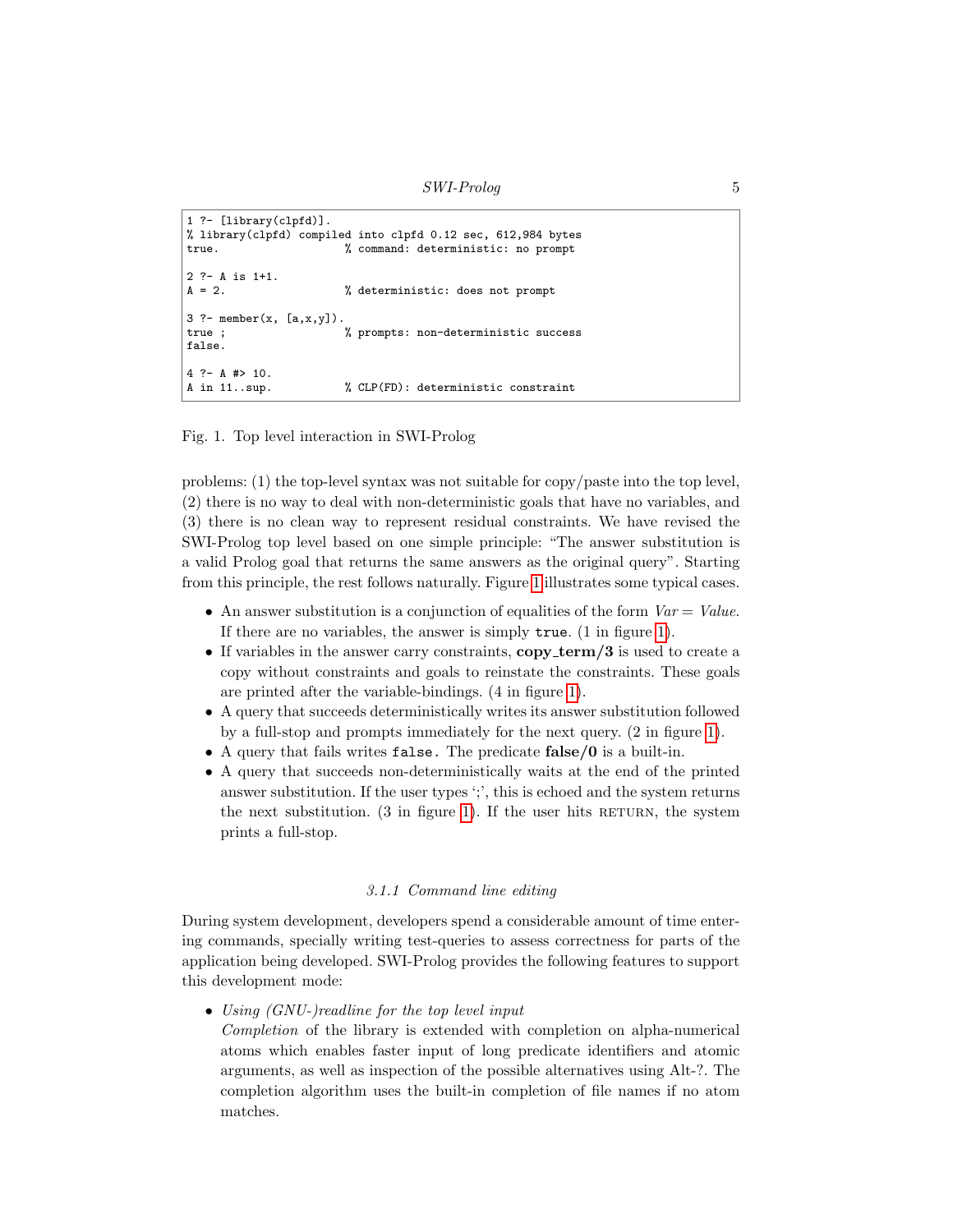#### • Command line history

SWI-Prolog provides a history facility resembling the corresponding facilities in the Unix csh and bash shells. Viewing the list of executed commands (using ?- h.) is a particularly valuable feature.

• Top-level bindings

The facility to reuse answer substitutions through copy/paste is useful, but limited to bindings that have been printed recently, have not been modified using the portray/1 hook and are short. For this reason SWI-Prolog stores the variable-bindings from top level queries in the database under the name of the used variable. Top level query expansion replaces terms of the form \$Var (\$ is a prefix operator) with the last recorded binding for this variable. New bindings due to backtracking or new queries overwrite the old value. Typical example: by using \$X the user avoids typing or copy/paste of the object reference returned by a call to XPCE:

```
1 ?- new(X, picture).
X = 012946012/picture. % /picture is added by portray/1
2 ?- send($X, open).
true.
```
# 3.2 Supporting the edit cycle

<span id="page-5-0"></span>There are two simple but frequent tasks involved in the edit-reload cycle: finding the proper source, and reloading the modified source files. SWI-Prolog supports these tasks with two predicates:

### make

SWI-Prolog maintains a database with information about every loaded file: the pathname of the file, the time of the most recent modification of the file (time stamp) that was valid when the file was loaded, and the context module from which it was loaded. The **make/0** predicate checks whether the modification time of any of the loaded files has changed and reloads these file into the proper module contexts. After updating the running program, **make/0** lists undefined predicates as described in section [3.3.](#page-6-0)

 $edit(+Specific)$ 

Finds all entities with their location that match *specifier*. If there are multiple entities related to different source files asks the user for the desired one and calls the user-defined editor, placing the cursor at the location of the selected entiry. The predicate searches for (loaded) files, predicates and modules. The interface can be customized in two ways: by extending the entities searched for (e.g., XPCE classes, see section [5\)](#page-12-0), and by changing the editor that is called. Below is an example:

```
?- edit(rdf_tree).
Please select item to edit:
```
1 class(rdf\_tree) 'rdf\_tree.pl':27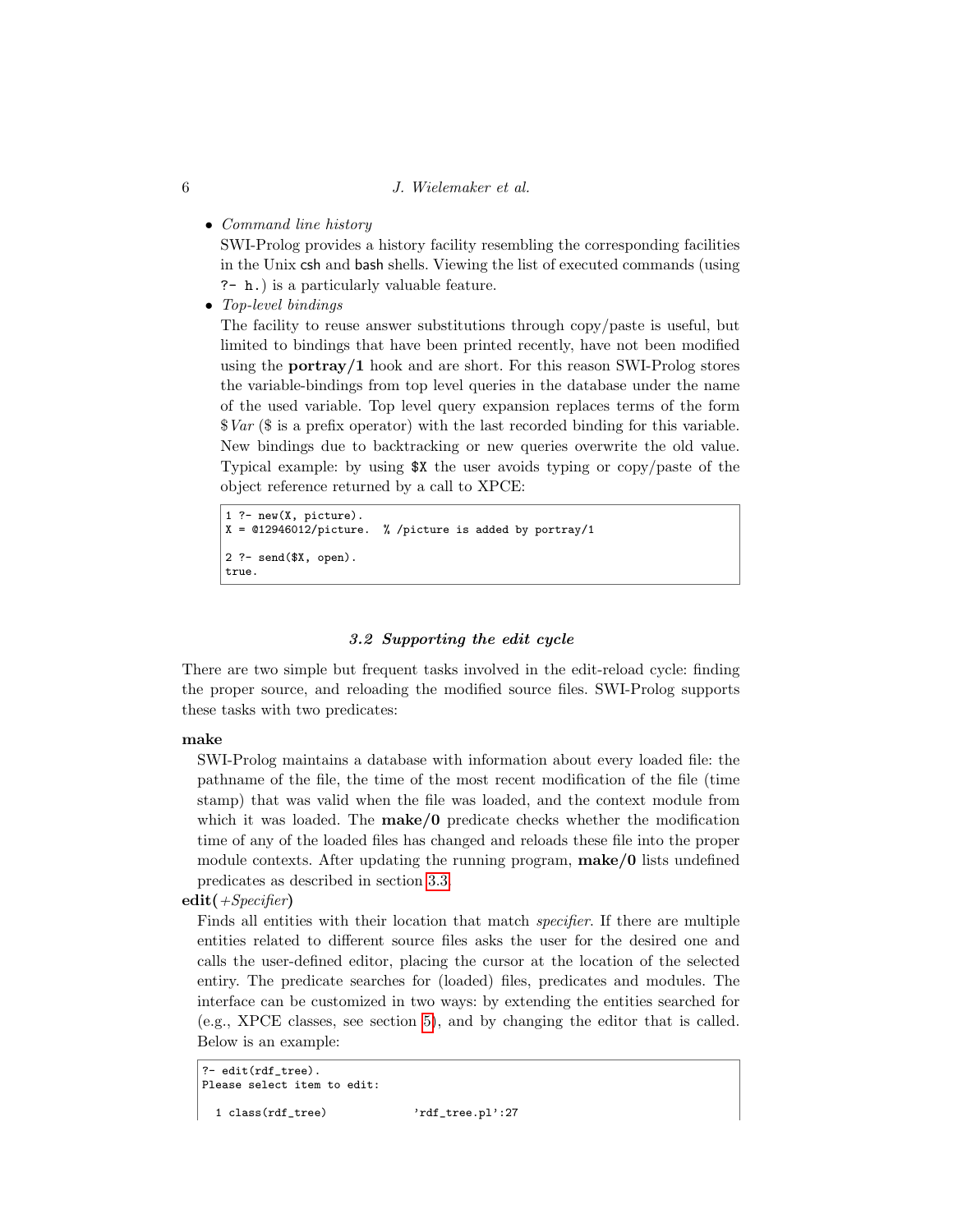```
SWI-Prolog 7
```
2 module(rdf\_tree) 'rules.pl':460

Your choice? 2

#### 3.2.1 DWIM: Do What I Mean

DWIM (Do What I Mean) is implemented at the top level to quickly fix mistakes and allow for under-specified queries. It corrects the following errors: simple spelling errors, different word-order (e.g., exists file matches file exists), arity mismatches and wrong module.

DWIM is used in three areas. First, queries typed at the top level are checked, and if there is a unique correction the system prompts the user whether the corrected query is to be executed instead of the original one. Especially adding the module specifier improves interaction from the top level when using modules. If there is no unique correction the system reports all close candidates. Second, Predicates such as  $spy/1$  act on the named predicate in any module if the module is omitted. Third, if a predicate existence error is not caught, the DWIM system is activated to report likely candidates.

# 3.3 Quick consistency check

<span id="page-6-0"></span>The library check provides quick tests on the completeness of the loaded program. The predicate list\_undefined/0 searches the internal database for predicate structures that are undefined (i.e., have no clauses and are not defined as dynamic or multifile). Such structures are created by the compiler for a call to a predicate that is not yet defined. In addition, the system provides a primitive that returns the predicates referenced from a clause by examining the compiled code. Figure [2](#page-6-1) shows the partial output of running **list\_undefined/0** on the *chat 80* [\(Pereira and](#page-28-3) [Shieber 1987\)](#page-28-3) program.

```
1 ?- [library(chat)].
    % ...
% library(chat) compiled into chat 0.18 sec, 494,756 bytes
true.
2 ?- list_undefined.
% Scanning references for 9 possibly undefined predicates
Warning: The predicates below are not defined. If these are defined
Warning: at runtime using assert/1, use :- dynamic Name/Arity.
Warning:
Warning: chat:standard/4, which is referenced by
Warning: chat:i_adj/9 at /home/jan/lib/prolog/chat/slots.pl:128
...
```
<span id="page-6-1"></span>Fig. 2. Using list undefined/0 on chat 80 wrapped into the module chat. To save space only the first of the 9 reported warnings is included.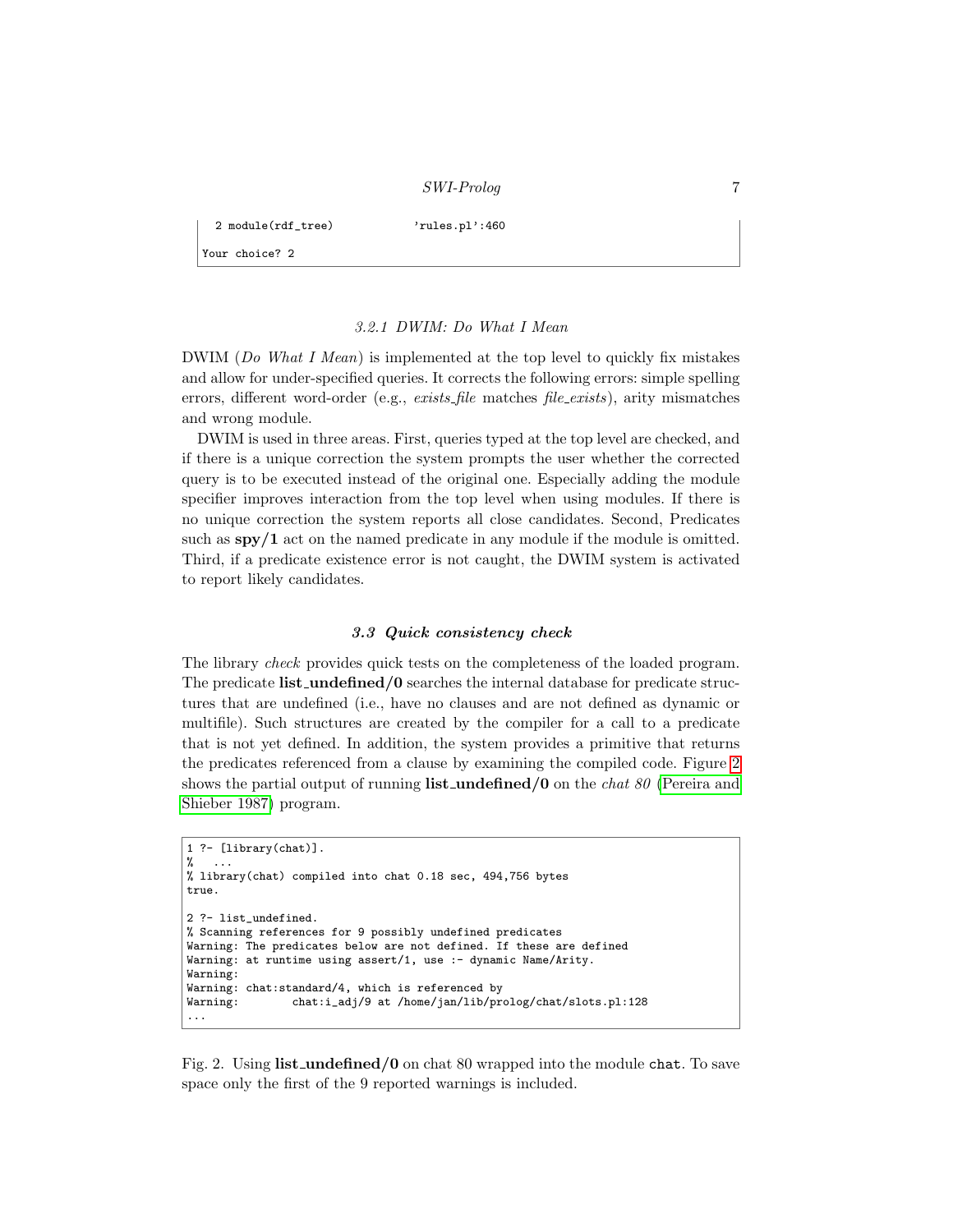#### 3.4 Printing log messages

The library *debug* is a lightweight infrastructure that handles printing debugging messages (logging) and assertions. Each debug message is associated with a Topic. A Topic is an arbitrary Prolog term that identifies a class of debug messages. Using compound terms such as http(connection) and http(query), all debugging messages related to HTTP can be enabled with  $?$ - debug(http()).

### $\text{debug}(+Topic, +Format, +Arguments)$

Prints a message using **format** (*Format, Arguments*) if *Topic* unifies with a topic enabled with debug/1.

 $\text{debug}/\text{nodebug}(+Topic \geq file)$ 

Enables/disables messages for which *Topic* unifies. If  $>\text{file}$  is added, the debug messages are appended to the given file.

assertion(:Goal)

Assumes that Goal is true. Prints a stack-dump and traps to the debugger otherwise. This facility is derived from the assert() macro as used in C, renamed for obvious reasons.

Calls to  $\text{debug}/3$  and  $\text{assertion}/1$  are replaced with true using *qoal-expansion* if optimization is enabled.

# 3.5 The built-in editor

<span id="page-7-0"></span>PceEmacs is an Emacs clone written in XPCE/Prolog. It has full access to the application by means of the reflexive capabilities of Prolog. On each key-stroke, Prolog opens the edit buffer as a stream and tries to read the current clause. If there is a syntax error, it displays unobtrusive information about the location. If the syntax is valid, the clause is colored based on information from the latest cross-reference analysis. Goals are given a menu that provides access to the source, documentation, and listing. Singleton variables are highlighted. If the cursor appears inside the name of a variable, all other occurrences of this variable in the clause are underlined. Whenever the user pauses for two seconds, Prolog opens the edit buffer as a stream and performs a full cross-reference of the edit buffer. Figure [3](#page-8-0) shows PceEmacs embedded in the debugger.

# 3.6 The source-level debugger

The hook-predicate **prolog\_trace\_interception**( $+Port$ ,  $+Frame$ ,  $+ Choice$ ,  $-Action$ ) can be implemented to realize an alternative debugger such as the source-level debugger described below. The source-level debugger provides three views (figure [3\)](#page-8-0):

• The source

An embedded *PceEmacs* (see section [3.5\)](#page-7-0) shows the current location, indicating the current port using color and icons. PceEmacs also allows setting a breakpoint on an arbitrary location in a clause. Breakpoints are realized by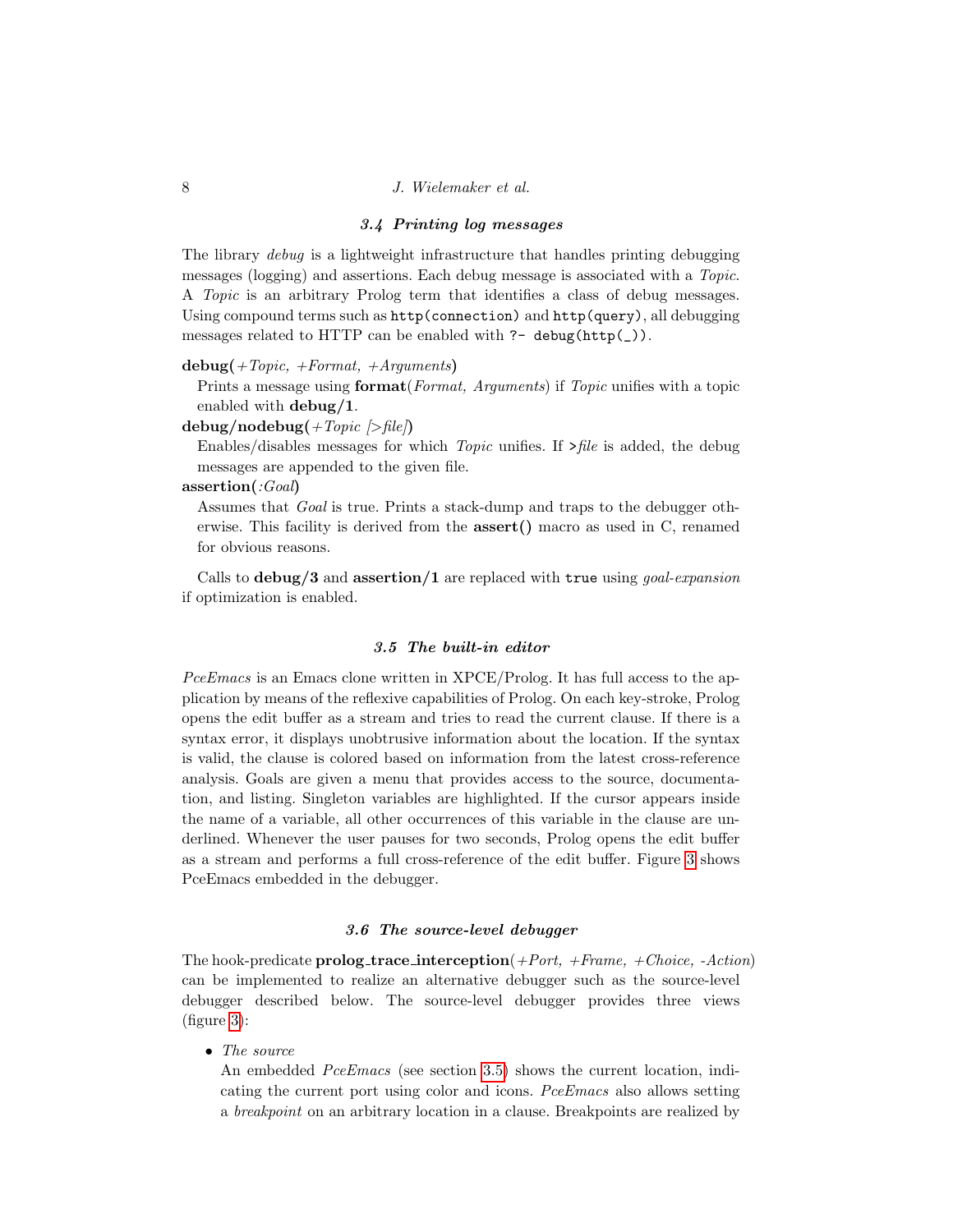

Fig. 3. The Source-level Debugger. The source code is rendered using an embedded version of PceEmacs.

<span id="page-8-0"></span>replacing a virtual machine instruction with a break instruction which traps to the debugger, finds the instruction it replaces in a table and executes this instruction.

• Variables

The debugger displays a list of variables appearing in the current frame, with their names and current bindings in the top-left window (see section [7.1\)](#page-16-1). The representation of values can be changed using the familiar portray/1 hook. Double-clicking the displayed value of a variable opens a separate window showing the variable binding with additional layout to clarify the structure of a term.

• The stack

The top-right window shows the recursion stack as well as the recent outstanding choicepoints. Any node can be selected to examine the context of that node. The stack window allows one to quickly examine choicepoints left after a goal succeeded. Clicking a choice-point shows the clause that last succeeded. Using the up command shows the source of the calling context.

# 3.7 Execution Profiler

The Execution Profiler builds a call-tree at runtime and counts the number of calls and redos for each node in this call-tree. The time spent in each node is established using stochastic sampling. Prolog primitives are provided to extract all information from the recorded call-tree. A graphical Prolog profiling tool presents the information interactively, similarly to the GNU gprof [\(Graham et al. 1982\)](#page-28-4) tool (see figure [4\)](#page-9-0).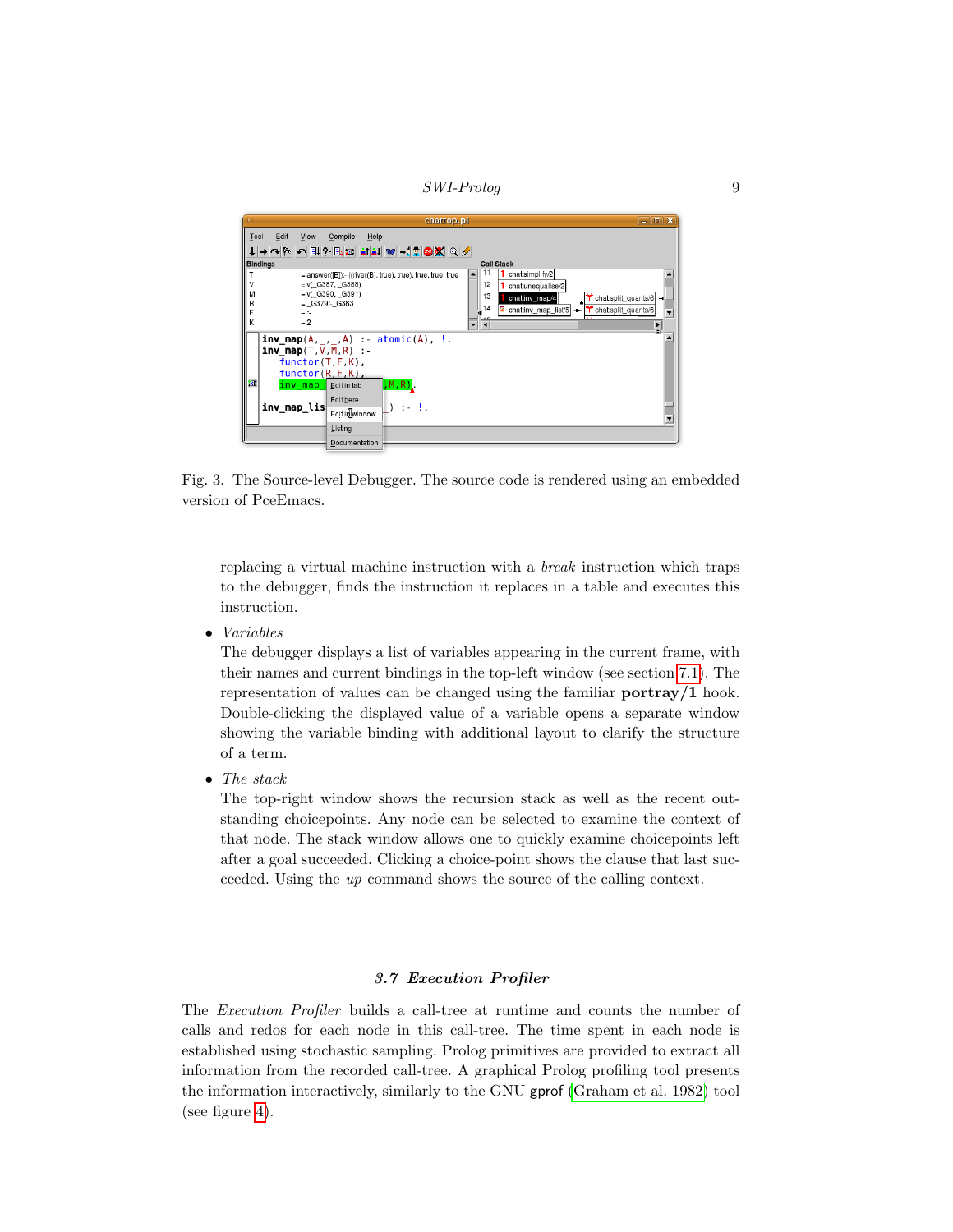| <b>SWI-Prolog profiler</b><br>$ \blacksquare$ $\times$<br>$\sqrt{2}$              |              |                          |             |                 |               |          |                         |  |
|-----------------------------------------------------------------------------------|--------------|--------------------------|-------------|-----------------|---------------|----------|-------------------------|--|
| File<br>Sort<br>Time                                                              | Help         |                          |             |                 |               |          |                         |  |
| Flat profile by time self<br>Details -- chat:inv map list/5                       |              |                          |             |                 |               |          |                         |  |
| chat:contains0/2                                                                  | 2.3%         | $\blacktriangle$         | hς          | <b>Time</b>     | <b>Access</b> |          | <b>Predicate</b>        |  |
| chat:exceeds/2                                                                    | 2.3%         |                          | <b>Self</b> | <b>Children</b> | Call          | Redo     |                         |  |
| chat:cost/5                                                                       | 2.3%         |                          |             |                 | 91300         |          | <recursive></recursive> |  |
| chat:inv_map_list/5<br>\$garbage collect/1                                        | 2.3%<br>2.3% |                          | 2.3%        | 3.1%            | 1150          | $\Omega$ | chat:inv map/4          |  |
| \$bags:pick_first/4                                                               | 1.5%         |                          | 2.3%        | 3.1%            | 1150          | $\Omega$ | chat: inv map list/5    |  |
| chat:in0/2                                                                        | 1.5%         |                          | 0.8%        | 0.0%            | 121700        | 0        | arg/3                   |  |
| chat:setplusitem/3                                                                | 1.5%         |                          | 1.5%        | 0.8%            | 60850         |          | 30450 chat:inv map/4    |  |
|                                                                                   |              | $\overline{\phantom{a}}$ |             |                 |               |          |                         |  |
| 147 samples in 1.48 sec; 383 predicates; 4186 nodes in call-graph; distortion 12% |              |                          |             |                 |               |          |                         |  |

<span id="page-9-0"></span>Fig. 4. The Profiler showing information about CHAT80. To profile a goal, run it using ?- profile(Goal).

| 週<br><b>Prolog XREF</b><br><u>— 10</u>                       |                                  |                             |  |  |  |  |  |
|--------------------------------------------------------------|----------------------------------|-----------------------------|--|--|--|--|--|
| File<br>Settings<br><b>View</b><br>Help                      |                                  |                             |  |  |  |  |  |
| <b>Filter on filename:</b>                                   | <b>Dependencies</b><br>File info |                             |  |  |  |  |  |
| Predicates<br><b>Files</b>                                   | library('chat/newdic')           |                             |  |  |  |  |  |
| ٠<br>n<br>library('chat/chattop')                            | Modified:                        | Fri May 30 20:06:56 2008    |  |  |  |  |  |
| в<br>library('chat/cities')                                  | <b>Undefined</b>                 | <b>Called by</b>            |  |  |  |  |  |
| n<br>library('chat/clotab')                                  | name_template/2                  | $nam$ <sup>21</sup>         |  |  |  |  |  |
| 57<br>library('chat/contai')<br>57<br>library('chat/countr') | <b>Defined</b>                   | <b>Used by</b>              |  |  |  |  |  |
| 87<br>library('chat/ndtabl')                                 | adverb/1                         | library('chat/newg') (1)    |  |  |  |  |  |
| n<br>library('chat/newdic')                                  | conj/1                           | library('chat/newg') (1)    |  |  |  |  |  |
| n<br>library('chat/newg')                                    | name/1                           | library('chat/newg') (1)    |  |  |  |  |  |
| n<br>library('chat/ptree')                                   | prep/1                           | library('chat/newg') (1)    |  |  |  |  |  |
| n<br>library('chat/qplan')                                   | word/1                           | library('chat/chattop') (1) |  |  |  |  |  |
| 87<br>library('chat/readin')<br>B.<br>library('chat/rivers') | adj/2                            | library('chat/newg') (1)    |  |  |  |  |  |
| <b>D</b> librandabationanan                                  | int pron/2                       | library('chat/newg') $(1)$  |  |  |  |  |  |
| $\blacktriangleleft$                                         | loc pred/2                       | library('chat/newg') (1)    |  |  |  |  |  |
| CalledBy predicate name/1                                    |                                  |                             |  |  |  |  |  |

<span id="page-9-1"></span>Fig. 5. The cross-referencer

# 3.8 Graphical cross-referencer

Figure [5](#page-9-1) shows the output of running  $g\chi\chi\chi$  of  $f(0)$ , which shows the dependencies between source files based on cross-reference analysis for all files loaded into the running system. The analysis is provided by a separate public library called prolog xref.pl, which is also used by PceEmacs. The (red) exclamation-mark indicates that there is at least one warning in the file or directory. In addition to the functionality exemplified by figure [5,](#page-9-1) the tool can show the dependencies between sources as a graph and it can generate module declarations to help transforming non-modular code into modular code.

#### 3.9 Discussion

Many of the current tools are built in SWI-Prolog's proprietary graphics system (XPCE), though the underlying computation for coloring, cross-referencing, profiling, and tracing is accessible from Prolog through public APIs. In an ideal world,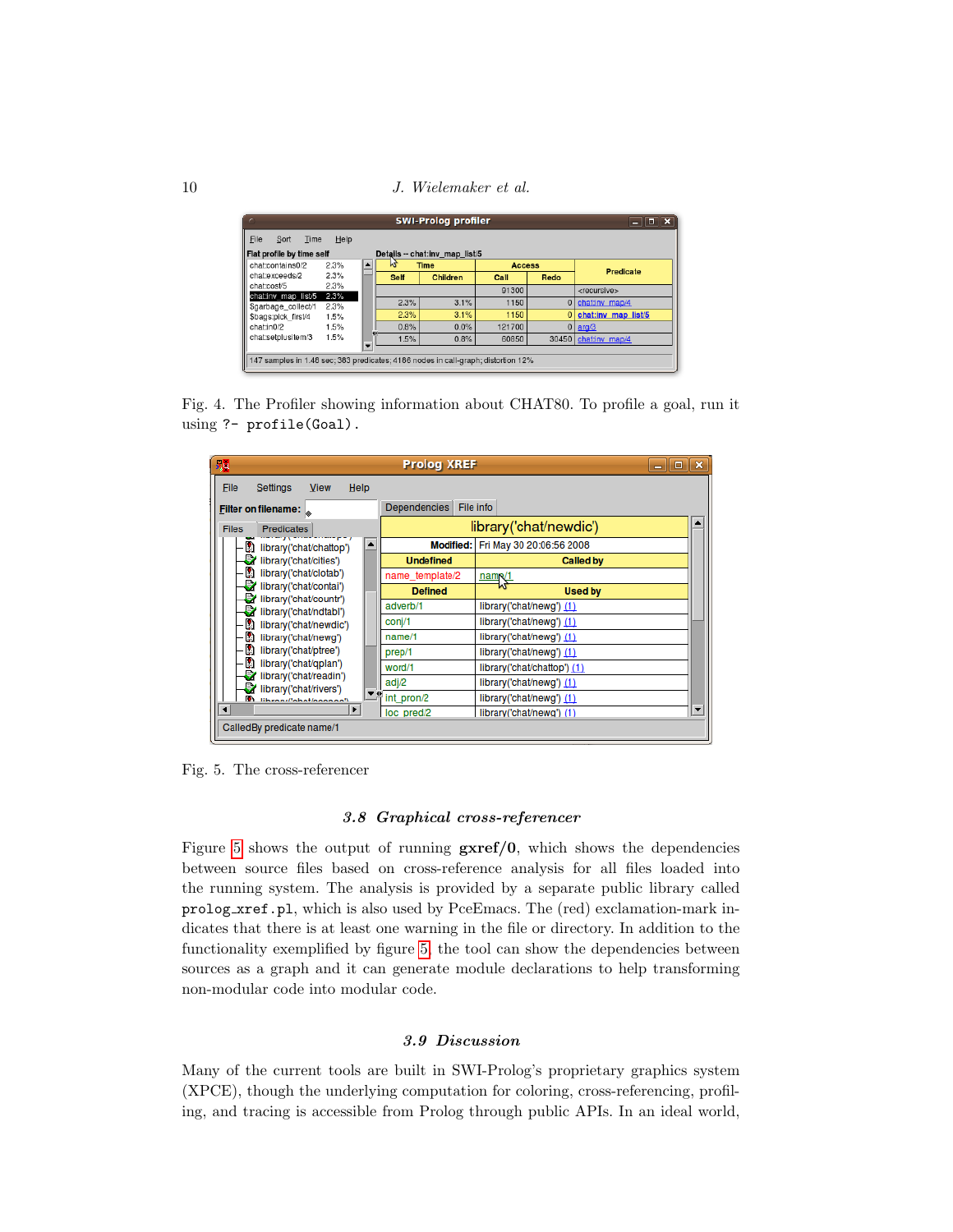these tools would be neatly integrated in open IDEs such as Eclipse. In practice, such an integration is hard to achieve. [Bendisposto et al. \(2009\)](#page-28-5) have implemented a Prolog parser in Java for this purpose. Still, the result may be incorrect, e.g., because the IDE does not know which operators are visible.

#### 4 Constraint libraries

<span id="page-10-0"></span>Constraint Logic Programming functionality came rather late in the lifetime of SWI-Prolog, because it lacked the basic support. This changed early in 2004 when attributed variables were added to the language (see Section [7.5\)](#page-21-0). The Leuven CHR library was then the first CLP library to be ported to SWI-Prolog. Later came a port of Christian Holzbaur's  $CLP(\mathbb{QR})$  library, and a finite domain  $CLP(FD)$ solver. Finally, we mention SWI-Prolog's INCLP(R) library [\(De Koninck et al.](#page-28-6) [2006\)](#page-28-6), which provides non-linear constraints over the reals, and was implemented on top of CHR.

# 4.1 CHR

The Constraint Handling Rules (CHR) language was created about 20 years ago [\(Fr¨uhwirth 1998\)](#page-28-7). Since then CHR has proved its merit as a powerful complement to Prolog. Both have a firm basis in logic, but whereas Prolog is about single-headed rules, backward chaining and backtracking, CHR has multi-headed rules, forward chaining and committed choice.

CHR's features support the modeling and implementation of constraint solvers. CHR has also turned out to be very useful for applications of (Term) Rewriting Systems and Production Rule Systems, as well as for expressing imperative algorithms in a high-level manner.

CHR is usually embedded in Prolog as an add-on library and for a long time the SICStus implementation by Christian Holzbaur (Holzbaur and Frühwirth 2000) has been the standard implementation. This library was also available in YAP [\(da Silva and Costa 2007\)](#page-28-9); two different, older implementations come with ECLiPSe [\(Wallace and Schimpf 1999\)](#page-29-2). Neither of these constraint systems was under active development in the last decade. In the last five years, the K.U.Leuven CHR system [\(Schrijvers and Demoen 2004\)](#page-29-3) has come to replace these older systems.

### 4.1.1 The K.U.Leuven CHR system

The K.U.Leuven CHR system started out as small practical project, to obtain a benchmark for Bart Demoen's new implementation of dynamic attributed variables for hProlog [\(Demoen 2002\)](#page-28-10). The output of SICStus' CHR was reverse engineered to obtain a base system. It became clear very soon that there was much potential for improving the system, and gradually the system diverged from its roots. It became the central topic of Tom Schrijvers' Ph.D. thesis [\(Schrijvers 2005\)](#page-29-4), and the starting point for subsequent theses by Jon Sneyers, Leslie De Koninck and Peter Van Weert.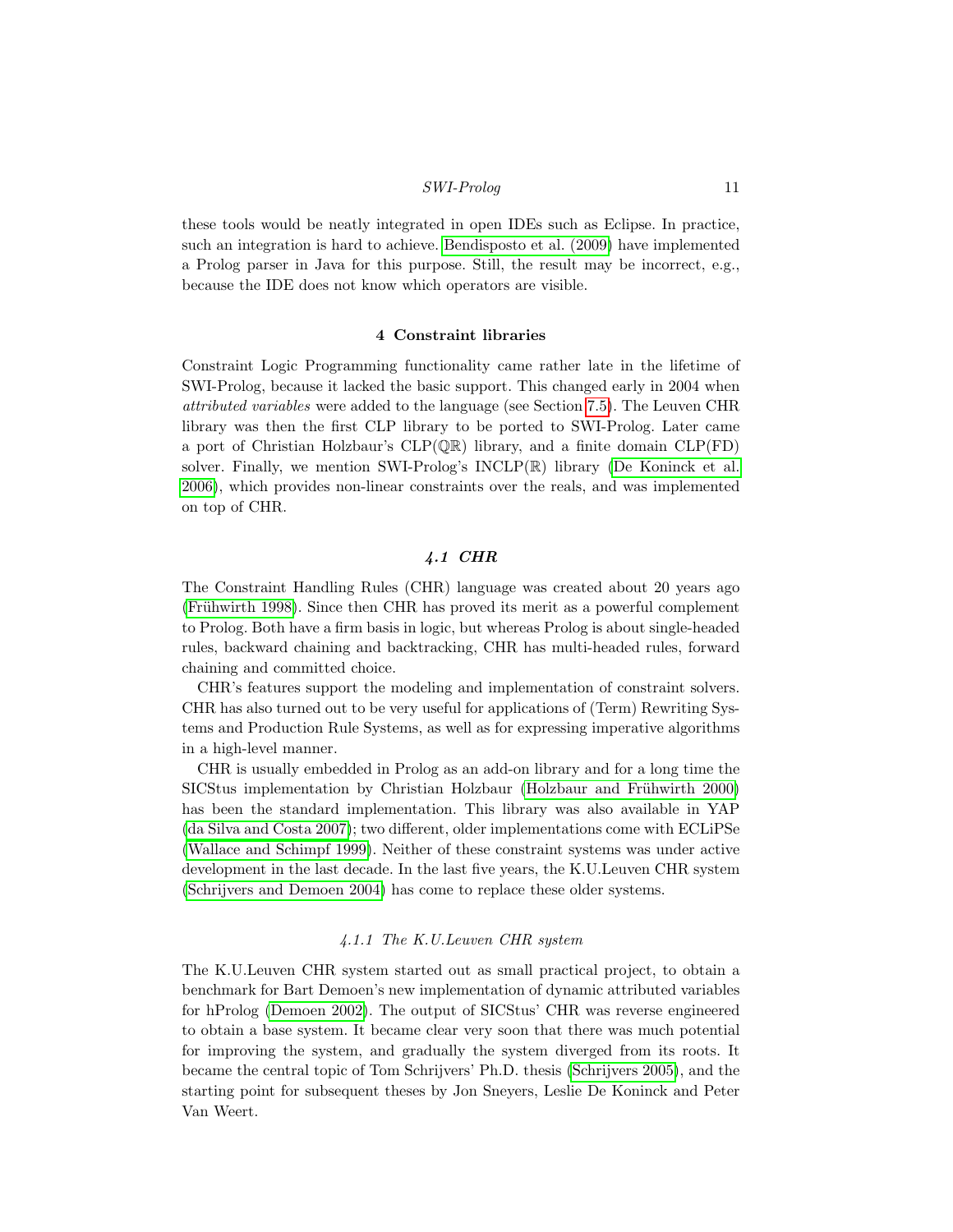In July 2004 the system was ported to XSB and integrated with tabled execution [\(Schrijvers and Warren 2004\)](#page-29-5). Half a year later Jan Wielemaker was looking for an easy way to provide general constraint solving capabilities to SWI-Prolog. The smoothness of the port to XSB convinced him that the K.U.Leuven CHR system was what SWI-Prolog needed [\(Schrijvers et al. 2005\)](#page-29-6). From then on SWI-Prolog has been the K.U.Leuven CHR system's main supported platform, and Jan Wielemaker has taken care of tight integration with the rest of the system, notably with the debugger. Gradually other open source Prolog systems became interested in this new CHR system, and today you can find K.U.Leuven CHR in hProlog, XSB, SWI-Prolog, YAP, Ciao, B-Prolog and SICStus. Simplifying the porting process of the CHR library remains one of the key challenges. Standardization of the core language features in K.U.Leuven CHR would be a good step in this direction.

# 4.2 CLP(FD)

Finite domain constraint solvers are almost a standard component in modern Prolog environments. SWI-Prolog's solver is implemented completely in Prolog. We aimed at providing a solver that is very reliable, rather than exceedingly fast. Users can easily modify and extend the solver by following a few simple conventions that are explained in the solver's user manual. Because finite domain constraints are also used in introductory Prolog courses, we have implemented several features that make SWI-Prolog's finite domain constraint solver suitable as a teaching aid for beginners. In the following subsections, we discuss these features in more detail.

#### 4.2.1 Extending traditional finite domain solvers

The need for arbitrary precision integer arithmetic is widely recognized, and many common Prolog systems provide transparent built-in support for arbitrarily large integers.

It thus seemed natural to enhance a constraint solver over finite domains with the ability to reason over arbitrarily large integers. SICStus Prolog already goes in that direction, using the symbolic constants inf and sup to denote default domain limits, but internally, they still correspond to quite small integers – the system yields representation errors when these limits are exceeded.

We have implemented a new constraint solver over finite domains, in which big integers are transparently used. We accept the inf/sup notation of SICStus Prolog, but these atoms now denote the actual infinities instead of abbreviating underlying finite limits.

### 4.2.2 Ensuring terminating propagation

By allowing unbounded domains we gain expressibility at the price of potentially nonterminating propagation. For example, queries like X#>abs(X) or X#>Y,Y#>X,X#>=0 do not terminate in many existing constraint solvers. [Triska et al.](#page-29-7) [\(2009\)](#page-29-7) describe how to guarantee terminating propagation.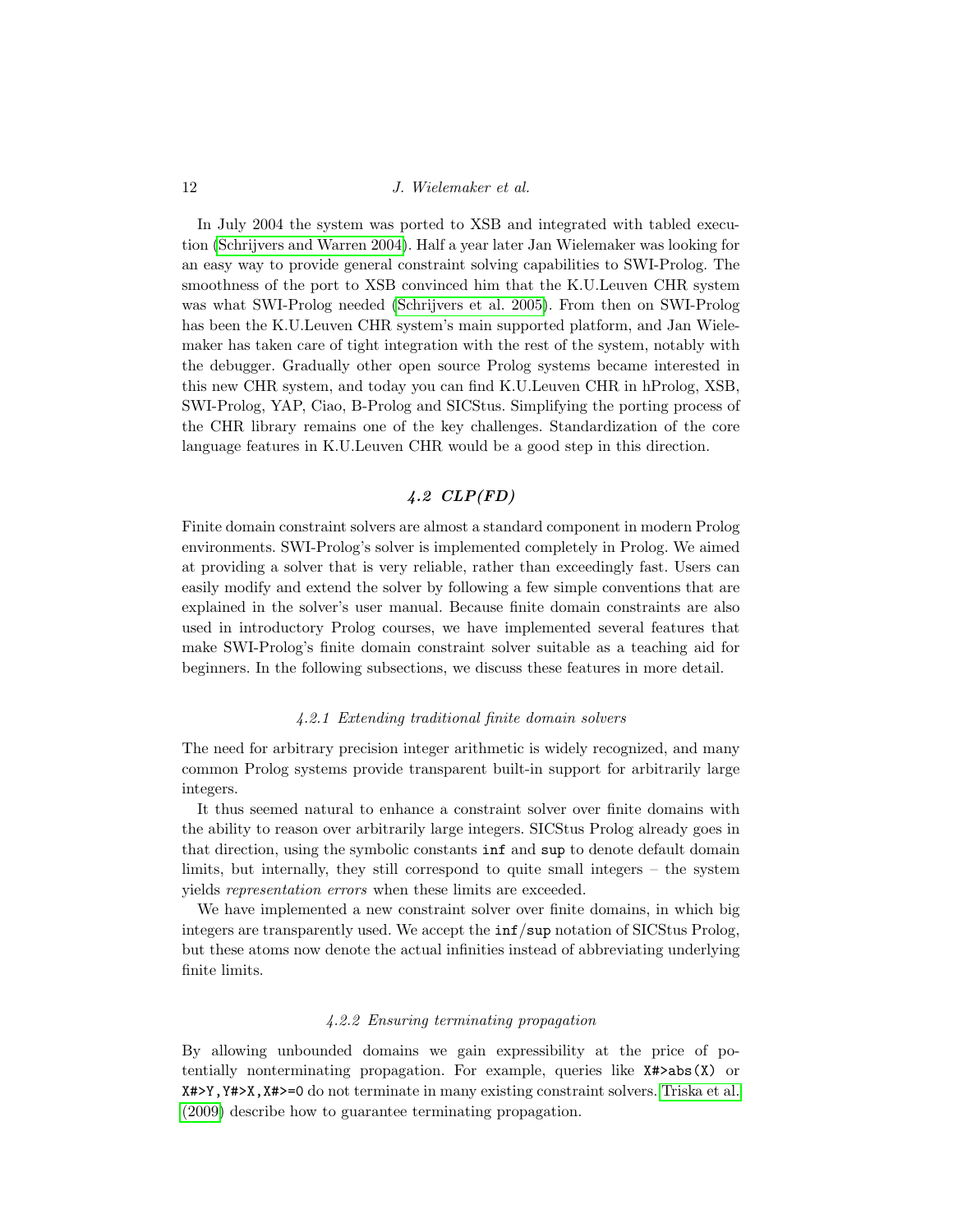#### 4.2.3 Uniform arithmetic

Prolog's built-in arithmetic predicates are  $model - at$  evaluation time, expressions must be ground. Finite domain constraint solvers remove this restriction. A significant generalization was achieved in 1996 with the first release of a finite domain system for SICStus Prolog. The equality relation #=/2 could now be used in place of  $is/2$  for integers. In our solver, we generalize this to all constraints, such as  $\#=<(2)$ and #>/2, which can be used instead of the built-ins at all places. At compile time, these constraints are specialized to fall back to moded built-in arithmetic, reducing the overhead of using CLP(FD) over native arithmetic.

#### 5 SWI-Prolog interface libraries

<span id="page-12-0"></span>As mentioned in section [2.1,](#page-2-0) we believe that entire applications should be written in a single language, and that Prolog is well-suited to the task. To do this, we have to provide support for document formats, protocols, etc. from Prolog. This is opposite to the position taken, e.g., by the developers of Amzi! Prolog  $+$  Logic Server.<sup>[1](#page-12-1)</sup> In Amzi!'s view, a logic program is comparable to a database and accessed from procedural languages: "Amzi! moves you toward a unique view of its positioning in the Prolog market. It aims to be a component of an application written in other languages."<sup>[2](#page-12-2)</sup>

Using Prolog for what it is good at and embedding it in a conventional procedural environment has clear advantages, because it does not require so many developers familiar with Prolog, and makes it possible to implement a large part of the system in accordance with "industrial standards". However, we believe it is not the most productive approach for a large class of projects. Accessing Prolog from an imperative language as a (logical) database engine suffers from what is know as the "object/relational impedance mismatch" [\(Ambler 2002;](#page-27-1) [Oren et al. 2007,](#page-28-11) section [6.1\)](#page-14-1). However, Prolog can provide natural APIs to web document formats (HTML, XML), relational databases and, especially, schema-less semantic web data (RDF). In addition, embedding Prolog in traditional procedural languages makes interactive development more difficult, while careful encapsulation of software developed in other languages preserves most of the interactive development features.

Our experience shows that embedding Prolog in modern environments (such as Java or .NET) is particularly painful. Such environments typically provide threads, automatic memory management using garbage collection and (in POSIX systems) signal handling. Although the C-interface (section [7.7\)](#page-22-0) does provide primitives to manage Prolog threads, proper management of resources is far from simple. Creating and destroying an instance of a Prolog engine for each call to Prolog is generally too expensive. The API also allows for using a pool of Prolog engines, but allocating appropriate resources to this pool is a non-trivial problem. Synchronizing object lifetimes for objects that are referenced from Prolog is complicated. POSIX defines

<span id="page-12-1"></span> $<sup>1</sup>$  <http://www.amzi.com></sup>

<span id="page-12-2"></span><sup>2</sup> PC AI Review, Sep/Oct 95.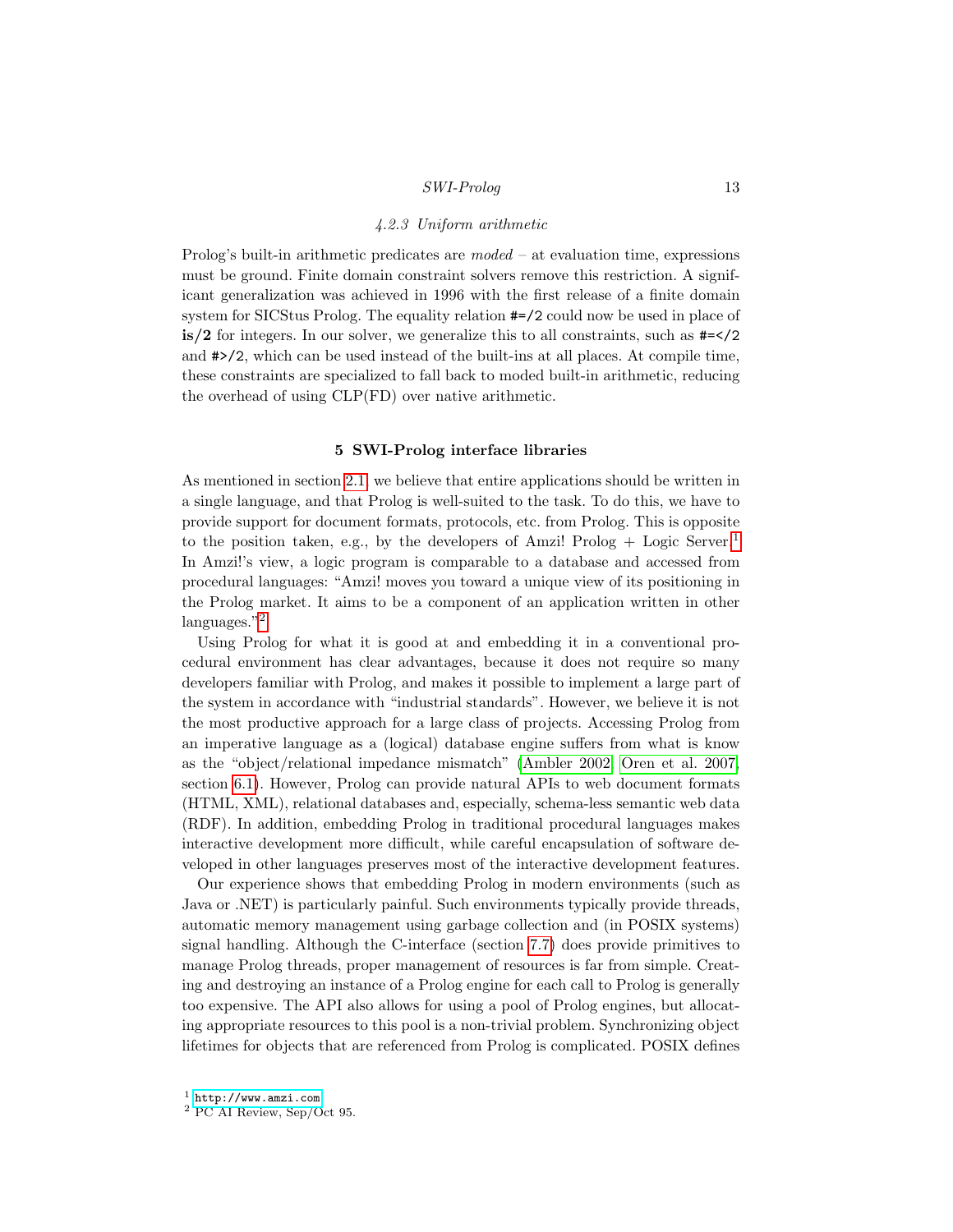process-global asynchronous signal handling, which is used by both JVMs and the Prolog engine. In short, it is difficult to combine Prolog with such languages within a single processes. Debugging interface problems is particularly hard.

More promising interaction is achieved by using network-based communication mechanisms, such as those provided by InterProlog [\(Calejo 2004\)](#page-28-12) or HTTP. However, communication overhead is then much larger, which limits the usability of such an approach. But such separation also has significant advantages: it becomes much easier to isolate and locate problems; moreover, if various services are provided by separate Prolog threads, one can still carry out traditional interactive development. See also section [6.](#page-14-0)

### 5.1 Provided interfaces

This section provides a brief overview of the external interfaces that are supported by SWI-Prolog. We distinguish two types of interfaces: document formats that can be read, written and processed (e.g., XML) and supported protocols (e.g., HTTP).

- XML, SGML and HTML (SWI-Prolog and the web, [Wielemaker et al. 2008\)](#page-29-8) These core languages of the web are supported through a C parser library that is also used by XSB Prolog. The library works in two modes: parsing a document into a ground Prolog term and using call-backs (the event model). Beside parsing, we provide a library called html\_write.pl that is used to output HTML. The library provides a concise and extensible mechanism for producing syntactically correct (X)HTML, including a modular mechanism for managing required JavaScript and CSS resources.
- RDF [\(Wielemaker et al. 2003\)](#page-29-0) The RDF support consists of parsers and writers for the RDF/XML and Turtle serializations of the RDF data model, and an RDFstorage module that is written in C and designed to be tightly connected to Prolog. The storage module provides fully-indexed lookup, statistics to support a query optimizer, reliable persistent storage, transaction management and fulltext search.
- JSON (see also section [6.1\)](#page-14-1) JavaScript Object Notation is a popular serialization format for structured data.
- HTTP (SWI-Prolog and the web, [Wielemaker et al. 2008\)](#page-29-8) Supports both clients and servers. We currently see the HTTP server as one of the fundamental libraries. See section [6](#page-14-0) for an example server.
- ODBC Provides low-level access to ODBC databases. SWI-Prolog still lacks highlevel support, such as the one described by [Draxler \(1991\)](#page-28-13).
- TCP, UDP, SSL, TIPC These libraries provide basic network communication.
- XPCE [\(Wielemaker and Anjewierden 2002\)](#page-29-1) XPCE provides native and portable (X11 and MS-Windows) graphics. As described in the introduction, XPCE was part of SWI-Prolog from the beginning. It is still the basis for many applications, including the development tools described in section [3.](#page-3-0)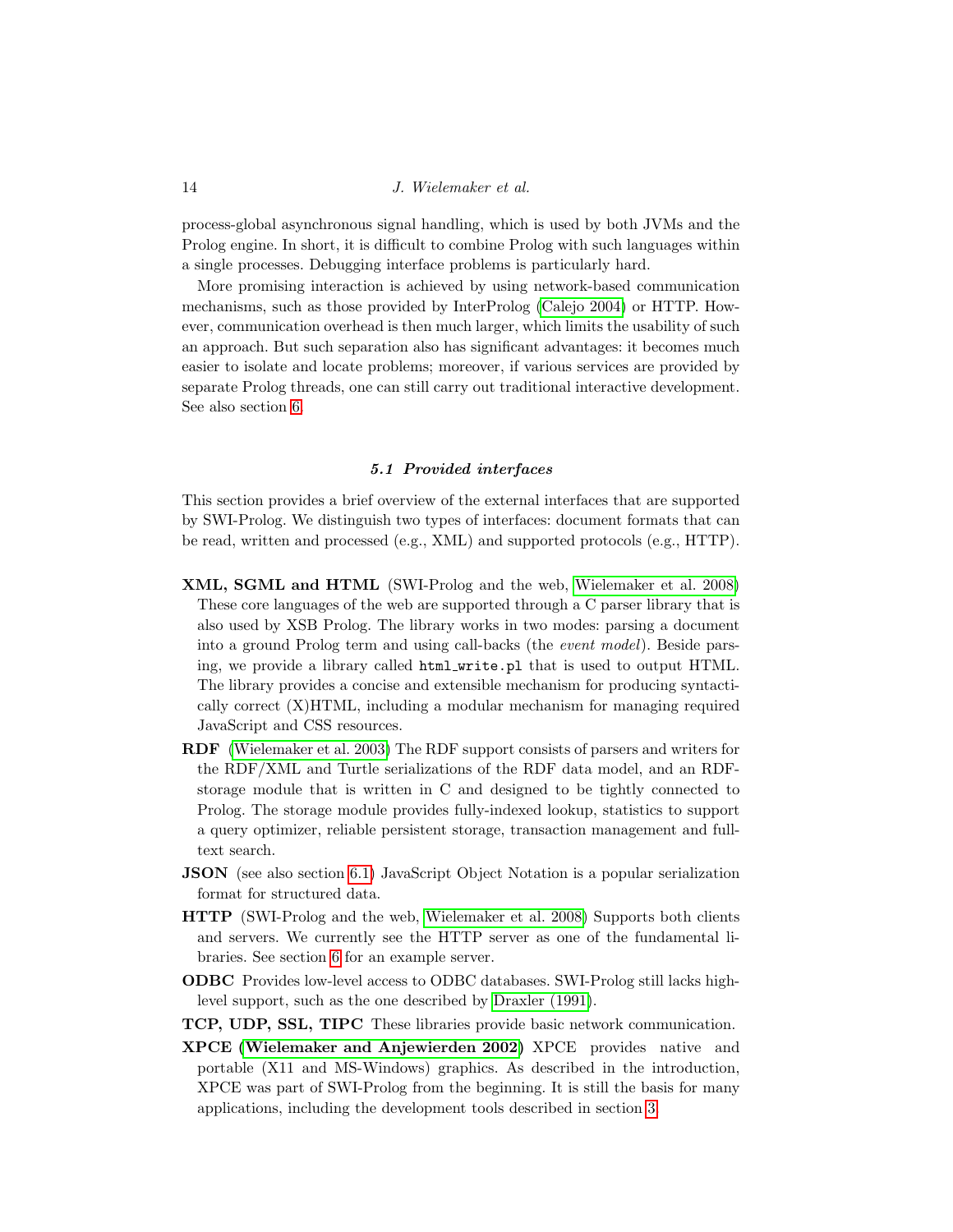#### 6 Prolog as a web server

<span id="page-14-0"></span>The web has become our most important application domain for SWI-Prolog. A significant part of the interfaces described in section [5](#page-12-0) have been influenced by the development of ClioPatria (Thesaurus-based search in large heterogeneous collections, [Wielemaker et al. 2008\)](#page-29-9). The user interface of ClioPatria is based on AJAX using the YUI Widget set. In section [6.1](#page-14-1) we describe the implementation of a small interactive web application that uses AJAX/YUI. We present our experiences with hosting SWI-Prolog in Prolog in section [6.2](#page-15-0)

# 6.1 AJAX N-Queens – how to web-enable Prolog

<span id="page-14-1"></span>When trying to adapt Prolog to the functioning of the Web, we encounter what is often referred to as an "impedance mismatch problem": Prolog is relational in that a query may map to more than one result, but HTTP is essentially functional in that one query/request should map to exactly one result/response. Sometimes this can be solved by using findall/3, but this only works for a finite number of solutions and only if there are not too many. Besides, we may *prefer* to generate and present the solutions "a-tuple-at-a-time", sometimes because it is much cheaper in terms of memory requirements on both server and client, and sometimes because we want to be able to decide, after having seen the first couple of solutions, whether we want to see more.

Instead of wrapping queries in **findall**/3 we choose to work with a *virtual index* to the solutions that a query has. Each solution in the sequence of  $m$  solutions to a query receives an integer index in the range  $1..m$ . This makes a query for the *i*-th solution of a goal functional, and thus solves the impedance mismatch problem. So to retrieve the first two solutions to an N-Queens solver, i.e., to do what corresponds to the command-line session

```
?- queens(8, L).
L = [1, 5, 8, 6, 3, 7, 2, 4];
L = [1, 6, 8, 3, 7, 4, 2, 5].
?-
```
we need to make two HTTP requests: /queens?n=8&i=1 followed by /queens?n=8&i=2. Implementing this API in standard Prolog is trivial if each HTTP request runs the query and returns the  $i$ -th solution. In order to make this efficient, we must make sure that the system remembers the state. We achieve this by using a Prolog thread (see section [7.6\)](#page-21-1) and message queues to communicate between the HTTP server threads and the solver threads. We use a high-level abstraction for creating efficient a-tuple-at-a-time web APIs to Prolog and programs written in Prolog:

# thread\_call( $+ID$ , :Goal,  $+I$ ,  $+Bindings$ ,  $-Result$ ,  $+Options$ )

Computes the I-th solution to the (possibly) nondeterministic Goal in a thread uniquely identified as ID. Succeeds exactly once and binds Result to a list of Name=Value pairs that provides information about the result, including the bindings specified in Bindings if Goal succeeded.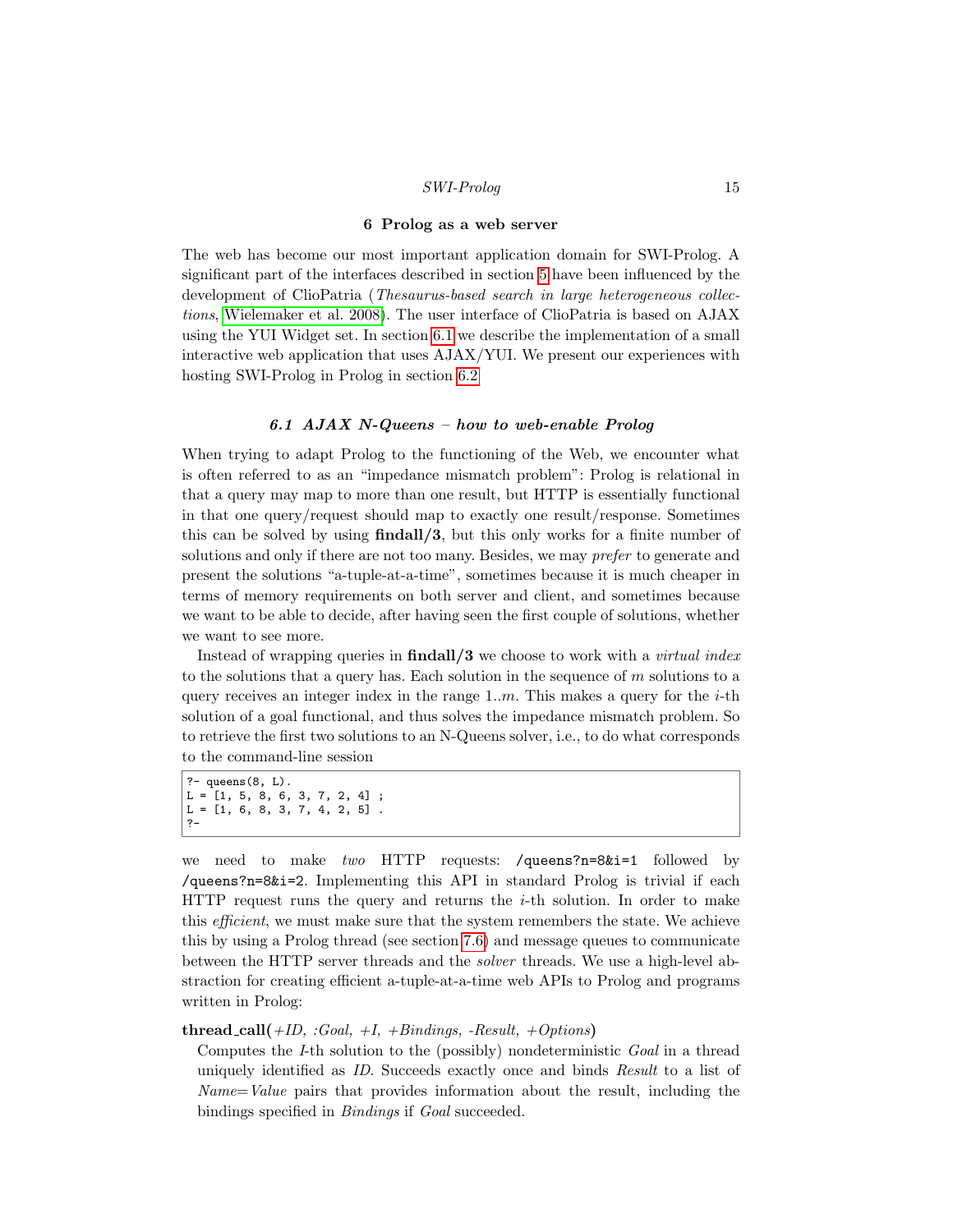The idea is that when a call to thread call/6 exits, the thread referenced by ID may still be available and be ready to backtrack and compute more solutions for indices *greater* than I. For indices *smaller* than I, **thread\_call/6** restarts the enumeration of solutions. Below is an example session. new= @false indicates that the second call reuses a state.

```
?- thread_call(t1, queens(8, L), 1, ['L'=L], R, []).
R = [success= @true, error= @false, errormessage= @null,
     bindings=[ 'L'=[1, 5|...]], more= @true, new= @true, time=0.0].
?- thread_call(t1, queens(8, L), 2, ['L'=L], R, []).
R = [success= @true, error= @false, errormessage= @null,
     bindings=['L'=[1, 6|...]], more= @true, new= @false, time=0.01].
```
Building an N-Queens web application server is just a matter of setting up an HTTP server and declaring a handler which calls thread call/6 and outputs the result as JSON. The code for the handler is shown below:

```
:- http_handler(root(queens), queens, []).
queens(Request) :-
   http_parameters(Request, [n(N,[integer]), i(I,[integer])]),
   http_session_id(ThreadID),
   thread_call(ThreadID, queens(N, L), I, [queens=L], Result, []),
   term_to_json(Result, JsonTerm),
   reply_json(JsonTerm).
```
The module term to json provides the means to convert any Prolog term into a JSON structure. Above it is used for converting the result from a call to thread call/6 into a JSON term which is then written to output using reply json/1 from library http/http json. For example, the HTTP request /queens?n=8&i=4 results in the response depicted below:

```
{ "success":true, "more":true, "error":false, "errormessage":null,
  "bindings": {"queens": [1,7,5,8,2,4,6,3]}, "new":false, "time":0.01
}
```
On the client side, nothing is new or in any way peculiar to the use of Prolog. Thanks to the pure JSON interface provided, the client side is a just an ordinary AJAX application that can be written by any programmer familiar with the languages and techniques involved. For our demo, we chose to work with YUI, but we could just as well have used any of the many alternatives available. The GUI to our N-Queens demo is shown in figure [6.](#page-16-2)

#### 6.2 The SWI-Prolog website

<span id="page-15-0"></span>Since February 2009, SWI-Prolog's website is implemented using the SWI-Prolog HTTP server library. The basis is formed by PlDoc [\(Wielemaker and Anjewierden](#page-29-10) [2007\)](#page-29-10), the SWI-Prolog literate programming system that provides a web-interface for the documentation of loaded code and the system manuals. SWI-Prolog hosting itself has two advantages: (1) it provides a realistic environment for testing the HTTP libraries and (2) PlDoc provides a uniform interface for all documentation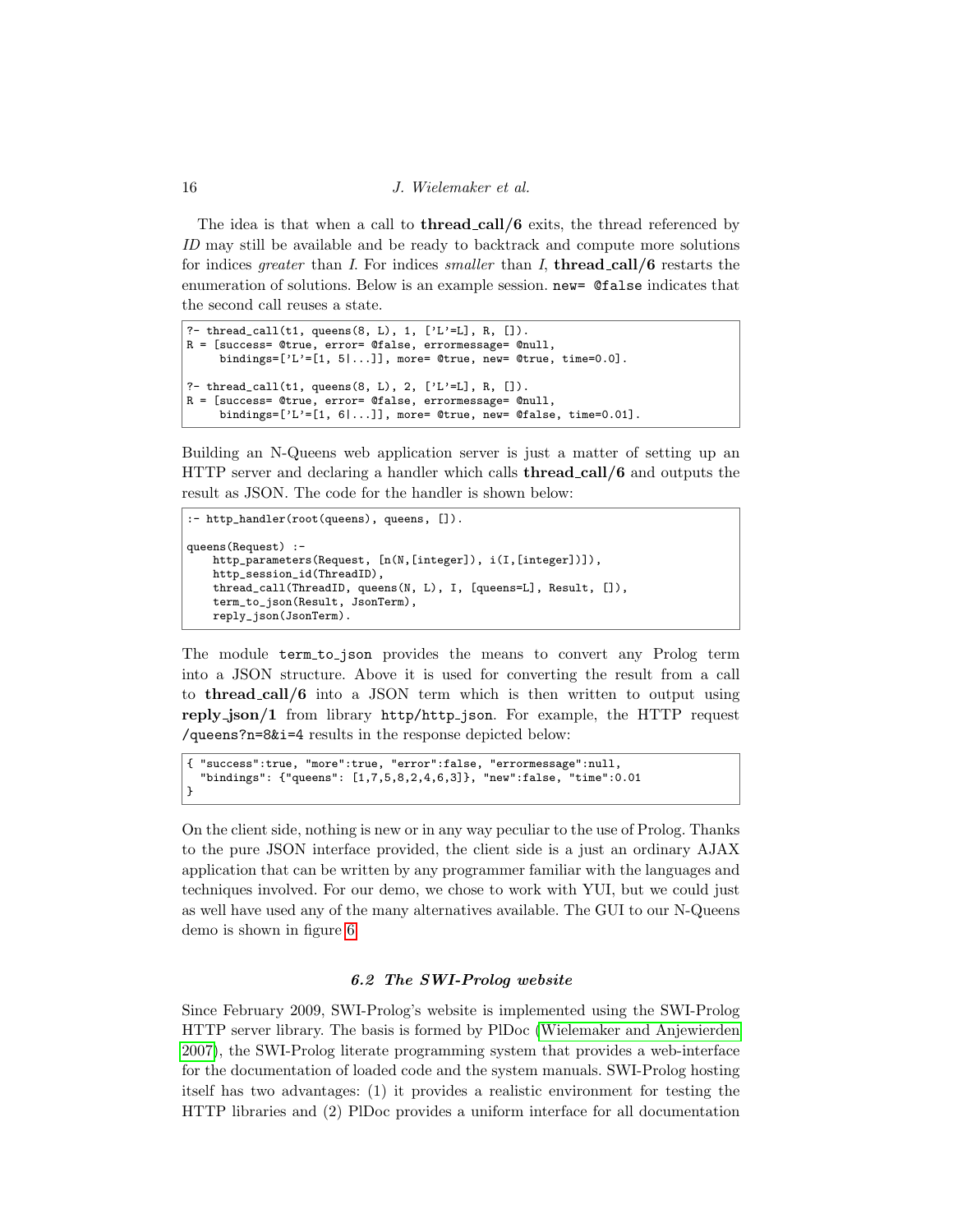

Fig. 6. The N-Queens demo

<span id="page-16-2"></span>

| Machine         | $2\times$ AMD Opteron 2356 (quad core), 32 Gb memory |
|-----------------|------------------------------------------------------|
| Hits per day    | 22,117                                               |
| Visits per day  | 2,759                                                |
| Traffic per day | 3,376 Mb                                             |
| CPU per day     | $1,632$ seconds                                      |
| Memory usage    | $25$ Mb                                              |

<span id="page-16-3"></span>Table 1. Average daily traffic from <www.swi-prolog.org>, September 2009.

and automatically creates links from documents in Wiki format to the documentation. Table [1](#page-16-3) gives some statistics on the traffic that is handled by the site.

Provided services The server provides several different services: dynamically generated pages (serving from PlDoc and Wiki pages), small static pages (css, JavaScript, images, etc.), large static pages (downloads of binaries, sources and PDF documentation), and CGI for supporting gitweb, the web frontend of the GIT source-code management system.

Stability and scalability The server uses the core parts of the SWI-Prolog (web)infrastructure: the multi-threaded HTTP libraries and XML parsing. Running this server  $24 \times 7$  on the web has revealed four critical bugs (three of which were related to concurrency) and several memory leaks. Currently, the server runs without problems.

# 7 Language properties and extensions

<span id="page-16-0"></span>SWI-Prolog is first of all a system for prototyping medium-scale (50-100 K-lines) applications, where Prolog is used as glue to unite external resources such as graphical libraries and (RDF) datastores. This idea has shaped the implementation.

# 7.1 The compiler and program loading

<span id="page-16-1"></span>The compiler is distantly based on the ZIP abstract machine [\(Bowen et al. 1983;](#page-28-0) [Neumerkel 1993\)](#page-28-14). The SWI-Prolog VM is a structure copying machine that passes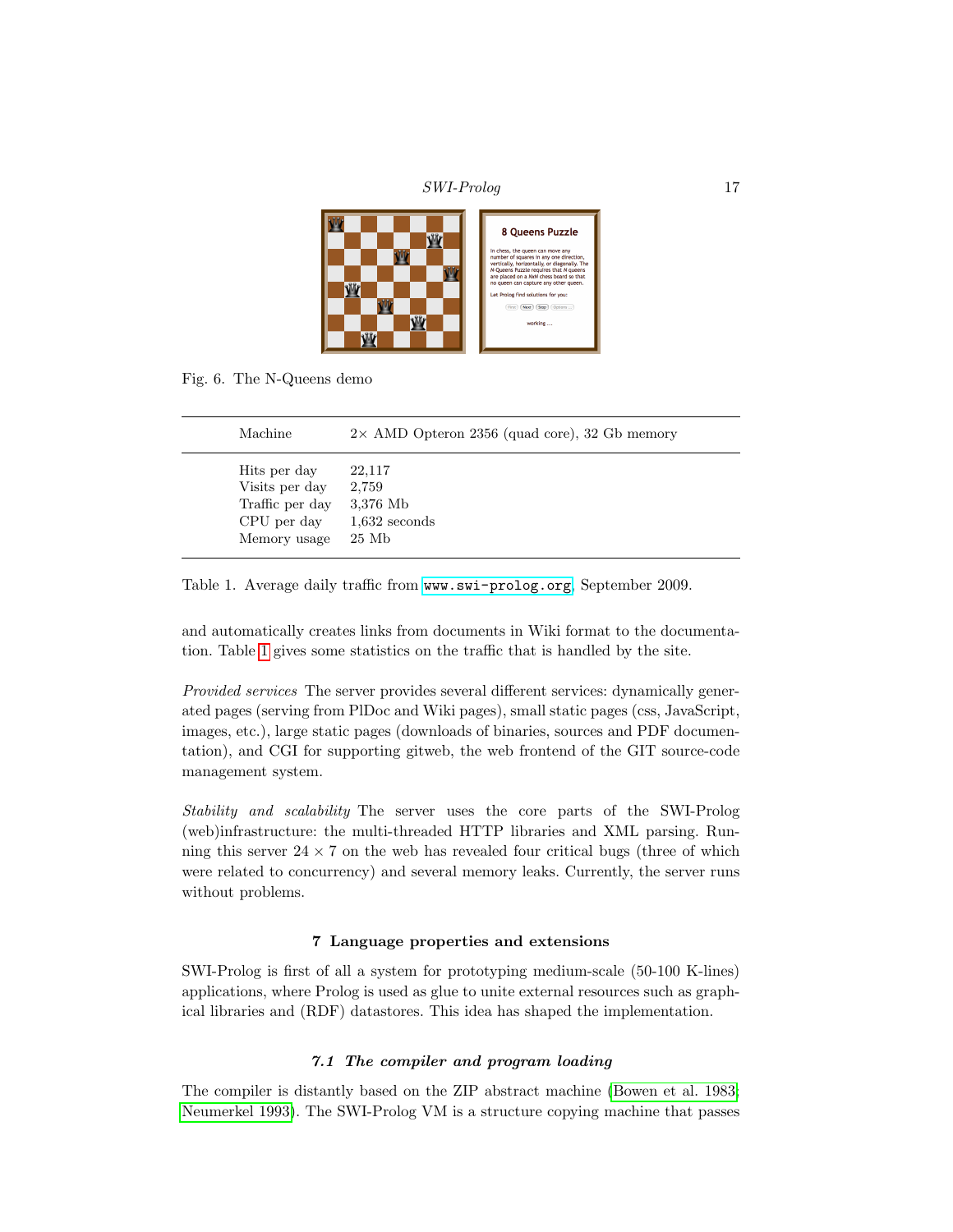arguments through the environment and addresses arguments using an argument pointer. The argument pointer is also used to read and write arguments in lists and compound terms. The C-based emulator currently implements 145 instructions. The garbage collector is a mark-and-sweep collector that closely follows [Appleby](#page-28-15) [et al. \(1988\)](#page-28-15).

While extending the instruction-set, we ensured that both compilation and decompilation remain simple tasks. The compiler is written in C and used both for compiling source files and adding dynamic code using assert/1. As a result, static code and dynamic code have the same reflexive properties (e.g., clause  $/2$  can be used for both).

Our VM allocates all variables on the stack and passes all arguments over the stack. Where the WAM loses access to arguments and temporary variables (variables that only appear in two adjacent calls in the body), we allocate all these variables. An advantage of this is that the source-level tracer can display the value of all variables in a clause (see figure [3\)](#page-8-0). As a consequence, however, our environments are larger and without precautions, more data remains accessible through the environments. In [Wielemaker and Neumerkel \(2008\)](#page-29-11) we show that the reachability problem can be solved at marginal costs by scanning the virtual machine code to determine which variables are initialized and still reachable.

The time needed for loading a large program (and for updating it after some of its source files are modified) must be short, lest the process of developing a prototype become too cumbersome. In particular, we are interested in two features: (1) it must be possible to compile files clause-by-clause, so there is no need for buffering, and  $(2)$  it must be possible to make code available on-demand, so there is no need to compile the whole program before execution can start. Starting with version 5.7, this is realized by the predicate supervisor-code. A predicate contains a linked list of clauses compiled to ZIP VM code and a supervisor. Execution of a predicate starts at the entry-point of the supervisor. Every predicate has the same initial supervisor, consisting of the single instruction S VIRGIN. If this instruction is executed, it searches for the implementation of the predicate using this sequence:

- 1. If already defined, we are done.
- 2. If the predicate is in one of the import modules (see section [7.2.2\)](#page-19-0), import it.
- 3. If the predicate is in the auto-load (lazy load) index, compile the source.
- 4. If the predicate is still undefined, replace the supervisor with S UNDEF, an instruction that handles calls to undefined predicates depending on the unknown flag.

After establishing the clauses for the predicate, S\_VIRGIN examines the clauseheads by decompilation and generates the clause-indexing code.

Note that the supervisor only deals with lazy loading, lazy generation of indices, calling non-Prolog (i.e., foreign) predicates and clause-selection. In particular, it carries no information that is not available in the predicate attributes and clauselist. This approach allows for hotspot compilation and other optimizations without complicating the reflexive features of SWI-Prolog [\(da Silva and Costa 2007\)](#page-28-9).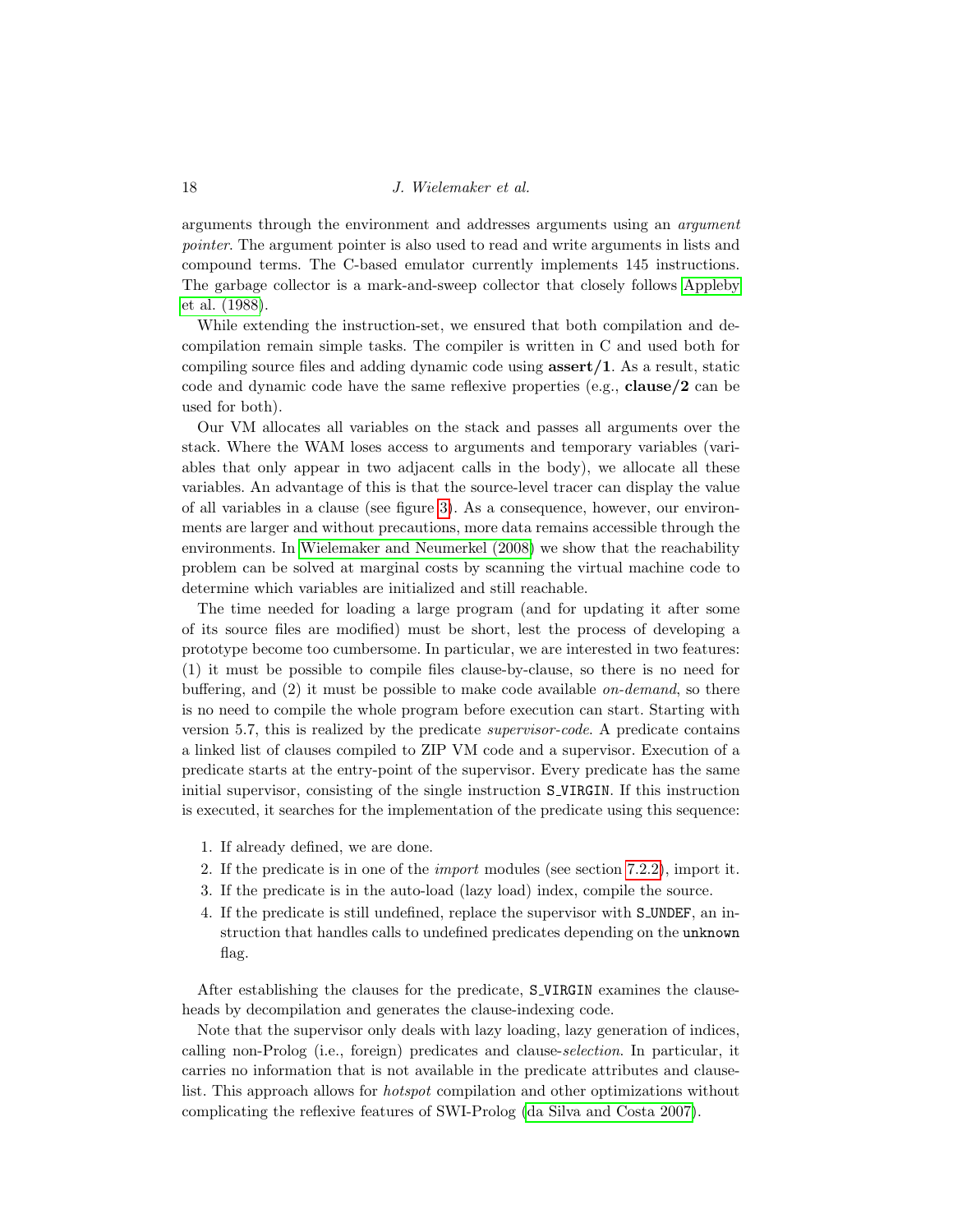#### 7.2 The module system

Compatibility requirements during early development (see section [1\)](#page-0-0) have caused SWI-Prolog to adopt the Quintus Prolog predicate-based module system. However, we have made several modifications to this model to make it more suitable for rapid development and lazy loading of code. Using modules in Prolog has great practical value for two reasons: modules help avoid name-conflicts, especially for local helper predicates, and they define the public interface of a file. This section describes and motivates the modifications we made to the original Quintus Prolog model.

#### 7.2.1 Meta-predicate handling

Meta-predicates are predicates that refer to other predicates. For example, findall/3 takes a goal as argument. With a module system there can be multiple predicates with the same name and arity, and a predicate must refer to the correct one: the one that appears in the same lexical context. For example, given the following program, findall/3 (which is defined in the system module) must call  $child/2$  in the module family.

```
:- module(family, [ child/2, children/2 ]).
child(bob, jane).
child(bob, peter).
children(Parent, Children) :- findall(Child, child(Parent,Child), Children).
```
Predicate-based module systems solve this problem by declaring **findall**/3 as a meta-predicate:  $:$  - meta\_predicate findall(?,0,-). An argument that is passed module-sensitive information (e.g., a goal) is specified by  $\cdot$ : or by an integer. An integer specifies that the argument is a goal and this goal will be called with N additional arguments (e.g., **maplist** $(2,2,2,2)$ ). This declaration is processed when the compiler compiles  $a$  call to a meta-predicate and causes the compiler to embed the argument in a term  $\langle module \rangle: \langle plain \rangle$  (i.e., to qualify the argument; family:child(Parent,Child) in the example above).

This approach is used by many Prolog systems, but it comes with two drawbacks: (1) the compiler must have access to information about whether any given predicate is a meta-predicate, and (2) modifying the meta-predicate declarations requires all code that calls this predicate to be recompiled. The first requirement either puts ordering constraints on the location of meta-predicate declarations or requires multi-pass compilation. With lazy loading, the index of predicates that can be loaded must be known at compile-time and must include meta-argument information. The second requirement complicates resynchronizing the Prolog database if one or more source file has changed (see the discussion of  $\text{make}/0$  in section [3.2\)](#page-5-0).

SWI-Prolog supports the meta predicate/1 directive without changing the compilation of code calling a meta-predicate. This is achieved by adding a context module to each environment. If an environment is created, the context is copied from the parent. Next, the virtual machine resolves the predicate (possibly through lazy loading). If the predicate is not a meta-predicate the context is set to the module in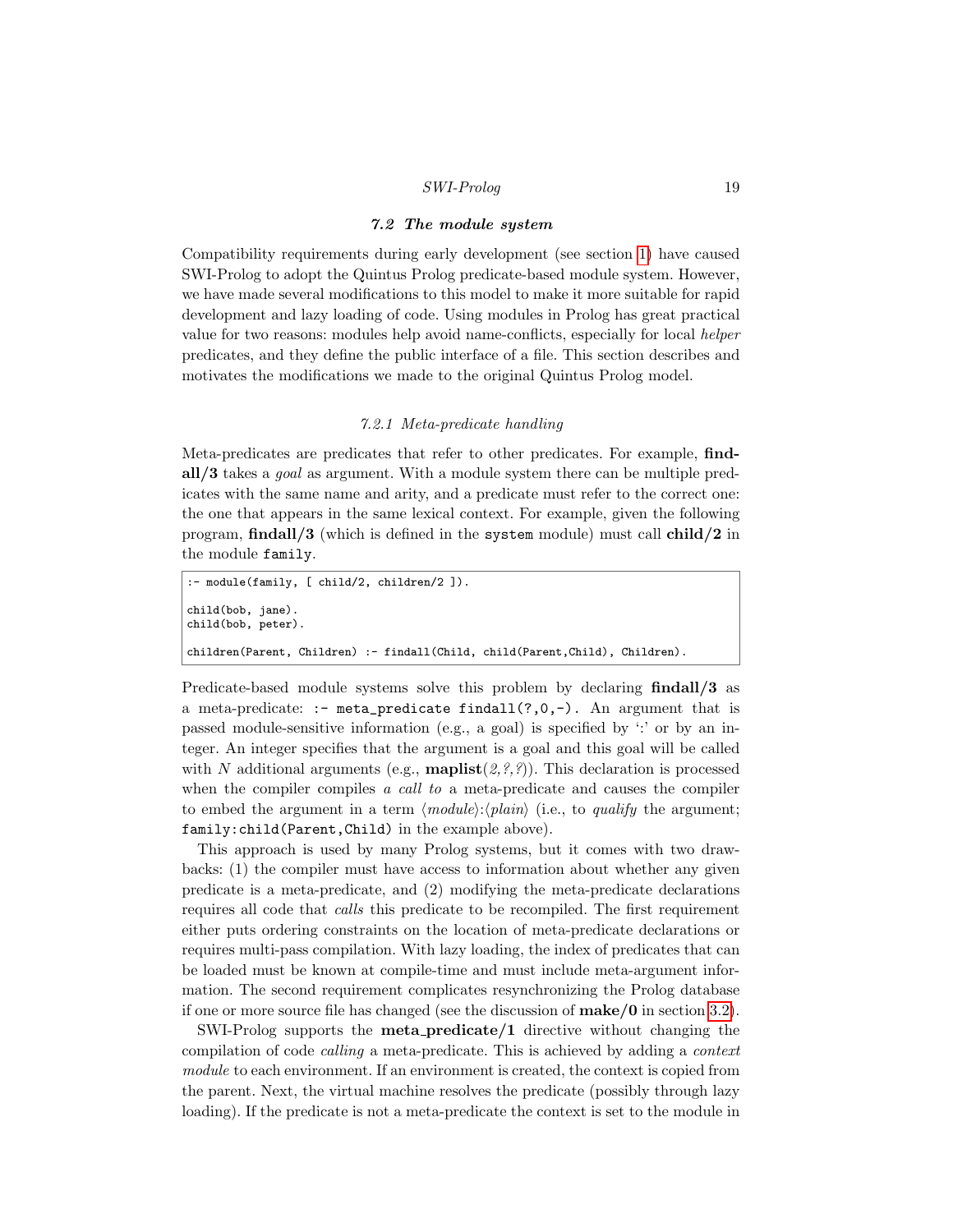which the predicate is defined. Next, the virtual machine starts executing the supervisor (see section [7.1\)](#page-16-1) of the predicate. The supervisor of a meta-predicate qualifies all meta-arguments and then sets the context to the module of the predicate.

This implementation satisfies our requirement (of being able to autoload metapredicates and update meta-declarations dynamically) at the cost of some space and runtime overhead in managing the context module in each environment.

#### 7.2.2 Import modules

<span id="page-19-0"></span>The notion of import modules generalizes the distinction between built-in and userdefined predicates found in other Prolog systems. If a predicate is not locally defined, the system first tries to import it silently from the modules' import modules. In the normal setup, each user module imports from the user module, which in turn imports from system. The system module contains the built-in predicates. The underlying machinery allows for multiple import modules per module and an arbitrary acyclic module-dependency graph. This mechanism is used to create unit-tests as isolated modules importing from the module-to-be-tested in PlUnit (see section [8.2\)](#page-26-0).

Especially for rapid development, programmers may choose to import utilities that are used at many places in an application into the user module. This makes these utilities available from the top level for debugging and avoids the need to import them in every application module. Note that, while a definition that is visible in the user module can be used in a module without explicit import, it is still allowed to import explicitly.

Import modules allow for different reuse schemes. SWI-Prolog supports Prolog defacto standard import the predicates use module  $/[1,2]$ . It can support modularity similar to C by loading all modules into module user and omitting explicit import relations between the modules. Finally, it supports modules that inherit from their context (as used in PlUnit). Future versions are likely to split the system module into multiple modules to accommodate subsystems such as iso.

# 7.2.3 Operator handling

Most Prolog systems, even those that provide modules, use globally scoped operators. However, integration of large programs that feature programmer-defined operators is likely to fail due to operator conflicts. In the most common case, this results in syntax errors. In other cases it results in different interpretation of terms that cause different behavior of the program. Such cases are hard to diagnose.

Therefore, we decided to make operators local to the module in which it is declared. The system searches for operators in the same order as it searches for predicates (see section [7.2.2\)](#page-19-0). This scheme allows for defining globally used operators in the user module. Support for global operators is needed for compatibility. Operators can be exported and imported. Here is an example from the library record.pl, which provides named access to fields in structures.

:- module((record), [ (record)/1, op(1150, fx, record) ]).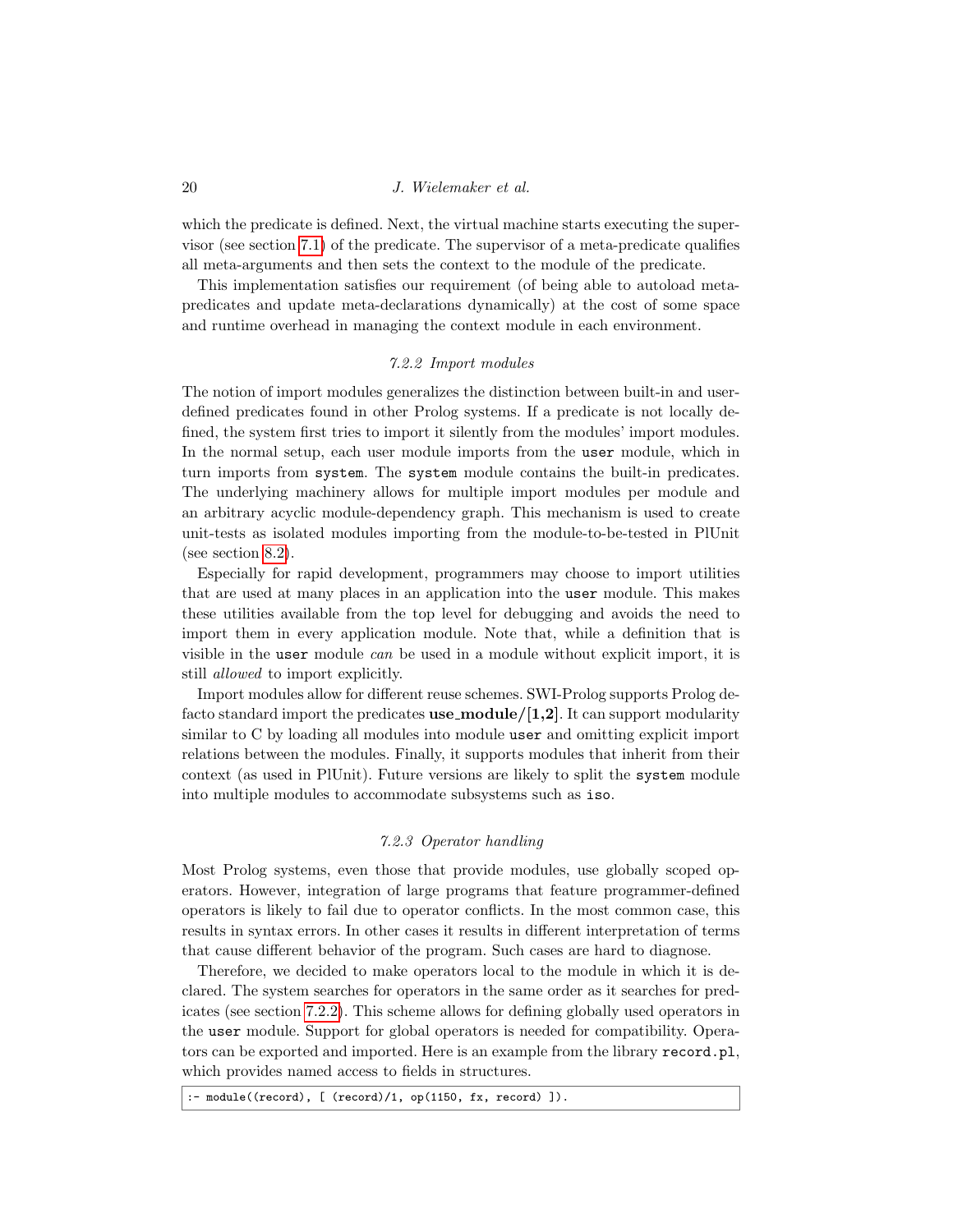#### 7.3 Avoiding limitations

We have attempted to avoid hard limits that could complicate the task of writing an application. In particular:

- Atoms There is no limit on the length of atom names, which can be written in Unicode and include null characters. If atoms are used for processing input (text) this is needed to avoid representation errors, either on the length or the represented characters. Allowing for null characters allows representing arbitrary data (e.g., image data) as atoms. Processing input using atoms calls for atom garbage collection.
- Integers Having no bounds to integers is not only meaningful to mathematicians. It also allows representing integers in, e.g., XML documents as Prolog integers, without worrying about overflows. When building interfaces to foreign resources, it covers all limited integer types in a clean and uniform way.
- Terms Compound terms have unbounded arity, which makes them particularly suitable for implementing arrays. SWI-Prolog supports rational trees (also called cyclic terms). Although we are not convinced that rational trees have much practical value in Prolog, crashing or looping on them is not acceptable. This is particularly the case for servers (DoS attacks) and education because students frequently create rational trees unintentionally (e.g., List  $=$  [Head|List]). SWI-Prolog can run in three modes, causing the unification above to succeed with a rational tree (default), to fail or to throw an error, depending on the Prolog flag occurs check.
- Stacks Unfortunately, SWI-Prolog's stacks are limited to 128Mb per stack on 32 bit hardware. Given that 64-bit systems are now widely available we do not plan to raise the limits on 32-bit hardware.

### 7.4 Global variables and destructive assignment

A global variable associates an identifier (we only allow atoms) with a term on the heap. We provide two types of assignment to global variables: backtrackable  $(\text{setval}/2)$  and non-backtrackable  $(\text{nb}\_\text{setval}/2)$ . The naming and implementation is based on hProlog [\(Demoen 2002\)](#page-28-10).

Assigning a value to a global variable is a destructive operation. The same implementation can be used to facilitate destructive assignment of arguments of compound terms. Global variables and destructive modification of compound terms are useful in combination, for example to implement a global array, as shown below:

```
new_global_array(Name, Size) :-
        functor(Array, array, Size),
        setval(Name, Array).
global_array_set_element(Index, Name, Value) :-
        getval(Name, Array),
        setarg(Index, Array, Value).
```
The backtrackable setarg/3 is supported by many Prolog implementations. Nonbacktrackable assignment as implemented in nb setarg/3 is less widely supported.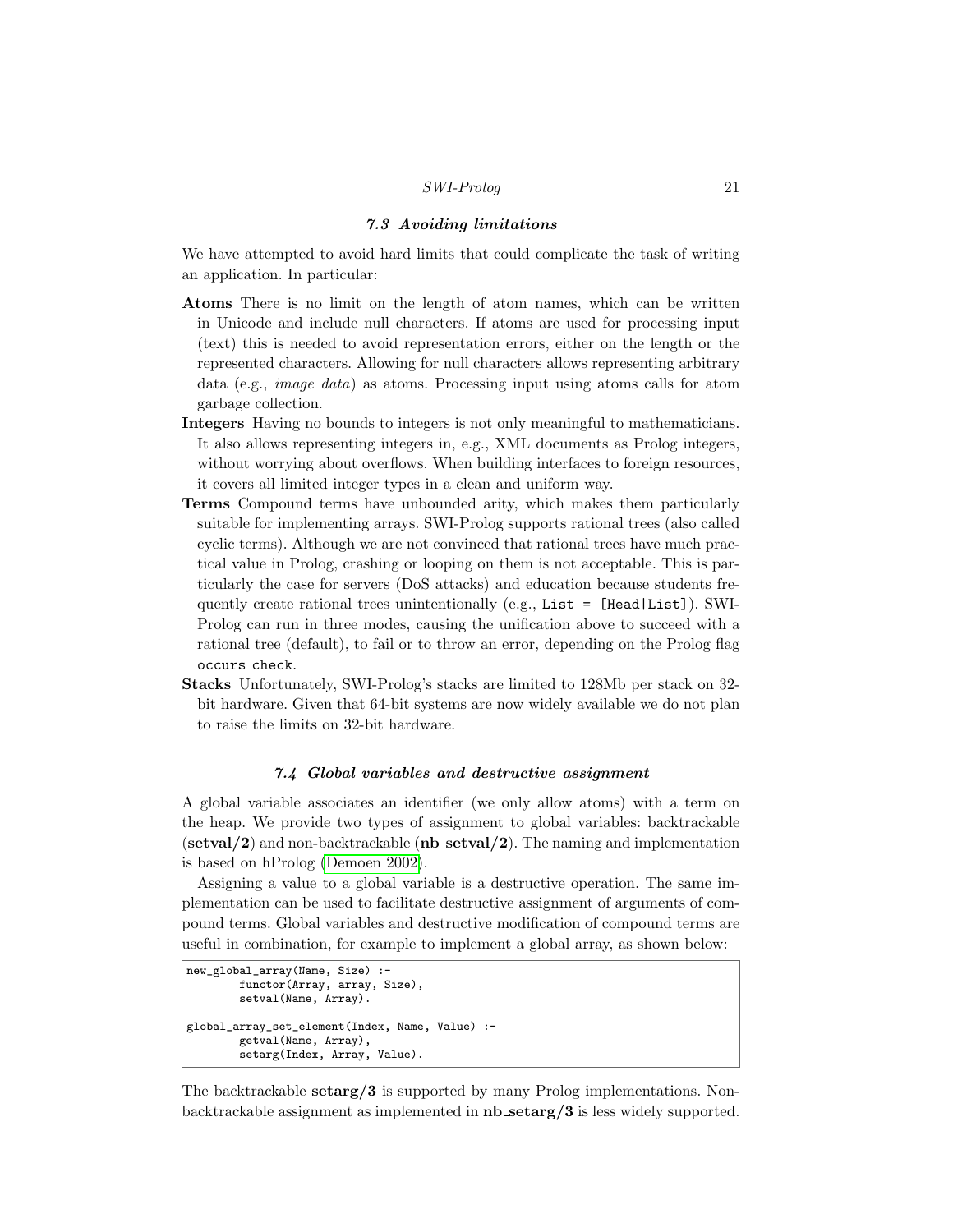GNU-Prolog supports it using  $setarg/4$ , but the argument value must be atomic. Backtrackable assignment is based on two-cell entries in the trail that maintain the old value.

Non-backtrackable assignment of a value that lives on the heap is more complicated. It is achieved by maintaining a global pointer (called  $frozen-bar$ ) to the top of the heap at the moment of assignment. Backtracking never resets the top-of-heap below this mark. This implies that data that is older than the global term must be discarded by the garbage collector instead of by resetting the top-of-heap in backtracking. Backtracking may reset trailed bindings inside the value if the value is compound. This is indeed the case in hProlog. SWI-Prolog avoids this by making a copy of the value if the value is compound.

Sometimes, it is necessary to preserve state over backtracking. A clean solution to that are the all-solution predicates (e.g., findall/3). In standard Prolog, one can only use dynamic predicates if the all-solution predicates are not appropriate. The global nature of dynamic predicates make it hard to implement reentrance, threadsafety and clean up in the event of an exception. One solution to this problem is given by [Tarau \(2008\)](#page-29-12), by introducing explicit interaction with Prolog engines. We support this style of programming by using threads. Non-backtrackable assignment in compound terms provides another solution. The example below counts proofs for a goal. It is fast, safe and runs in constant space.

```
proof_count(Goal, Count) :-
       State = count(0),
        ( Goal,
            arg(1, State, C0), C1 is C0 + 1, nb_setarg(1, State, C1),fail
            arg(1, State, Count)
       ).
```
### 7.5 Attributed variables and coroutining

<span id="page-21-0"></span>Attributed variables [\(Holzbaur 1992\)](#page-28-16) were added in early 2004 to allow for constraints and coroutining. For SWI-Prolog we chose to use the dynamic interface for attributed variables that was developed by Bart Demoen [\(Demoen 2002\)](#page-28-10). This interface does not require attributes to be declared, and represents them with a linked list associated with the variable. This interface (which is currently available in hProlog, SWI-Prolog, XSB, Ciao, YAP and SICStus) is the basis of the portable constraint libraries discussed in section [4.](#page-10-0) Attributed variables are also used to implement the common coroutining predicates:  ${\rm freeze}/2$ , when/2 and  ${\rm dif}/2$ .

# 7.6 Multi-threading

<span id="page-21-1"></span>Multi-threading was initially introduced to support scalable web servers in Prolog. The design and implementation is described in [Wielemaker \(2003\)](#page-29-13) and is the basis for the ISO WG17 work on threading in Prolog as well as multi-threading support in YAP and XSB. In our design, each thread comes with an independent set of stacks.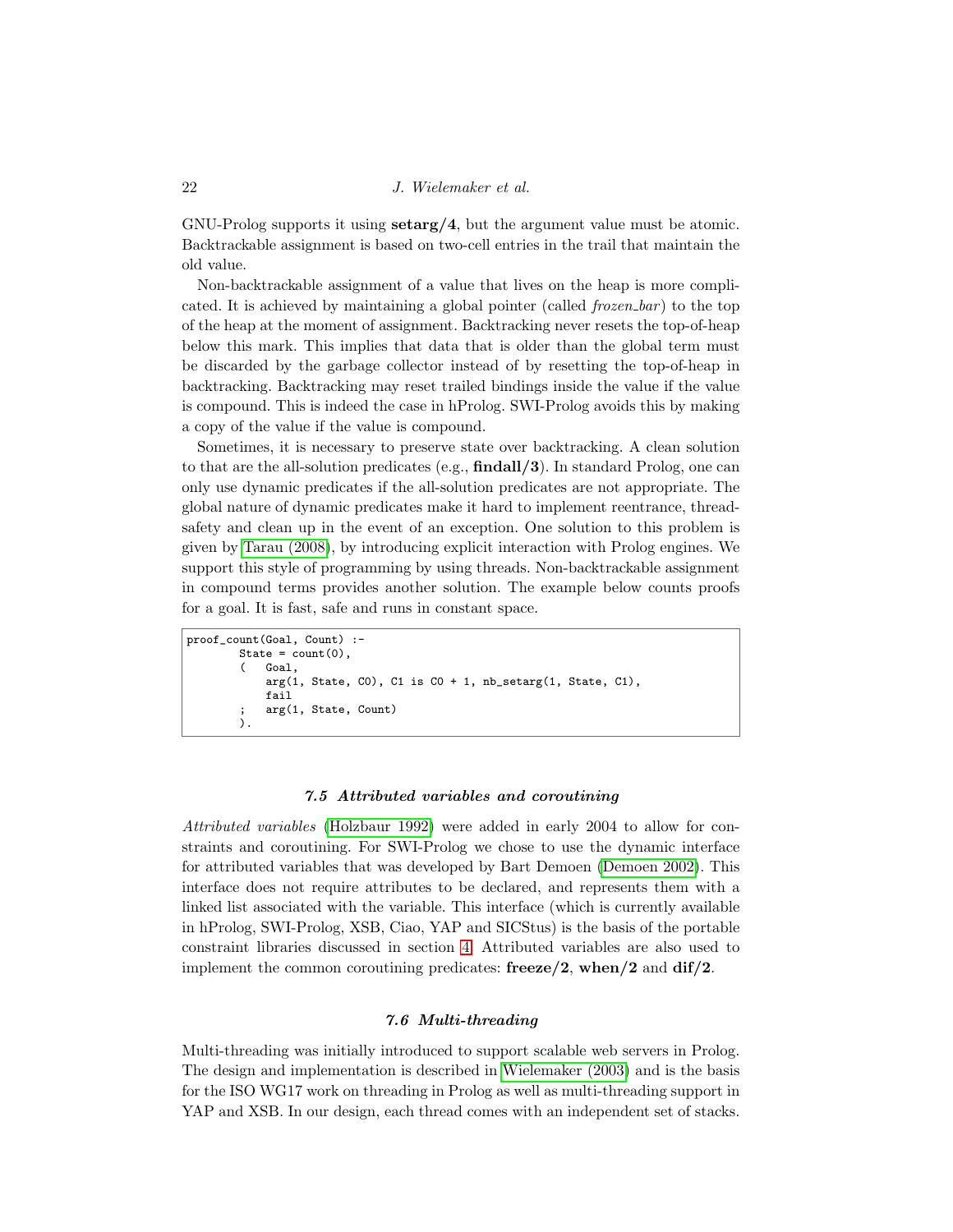This implies that threads cannot share terms and therefore unification, backtracking and garbage collection in each thread can be done independently from other threads. The key features are:

- Static predicates are fully shared. SWI-Prolog provides both shared and non-shared dynamic predicates.<sup>[3](#page-22-1)</sup>
- Communication is primarily achieved by using message queues (*ports*) holding Prolog terms.
- There is a signaling interface that allows a thread to interrupt the execution of another thread. This interface was initially intended to support the debugger, but is also used to abort threads by injecting an exception into their control flow.
- Threads are layered on top of the POSIX thread primitives, providing smooth integration with thread-safe foreign code and taking full advantage of multicore hardware.

We see two major application areas for concurrency in Prolog: (1) solving a large problem, and (2) solving many, mostly independent, tasks. Supporting problems of the first class is problematic because such problems often require intensive communication for which copying terms is too expensive or for which the copying semantics is inappropriate. Another problem is that when a thread encounters a serious error (e.g., a resource error), this may affect the entire computation (which may have to take appropriate action).

The design is successfully applied for the second class of problems, dealing with many, mostly independent, tasks. The SWI-Prolog HTTP libraries (section [6\)](#page-14-0) have grown into a mature multi-threaded web server.

# 7.7 The C-interface

<span id="page-22-0"></span>As we have seen in the introduction, the C-interface was one of the success factors of SWI-Prolog in its early days. Mutually recursive calling between C and Prolog is now commonly supported. Below we describe the more distinguishing features of the current C-API.

Non-determinism C-API supports non-deterministic foreign predicates by adding a context argument that provides the type of call. We distinguish three reasons to call the C function:

PL FIRST CALL The first call is the same as for deterministic foreign code. The function can return with one of three values: FALSE to indicate failure; TRUE to indicate deterministic success or RETRY with an integer or pointer context. The context must carry enough information to compute the next solution. For example, when enumerating values from an array, this could be the array index.

<span id="page-22-1"></span><sup>3</sup> In SWI-Prolog, the default is to provide shared dynamic predicates. In XSB, dynamic predicates are by default non-shared. This is a safer choice because sharing dynamic data almost always calls for additional synchronization.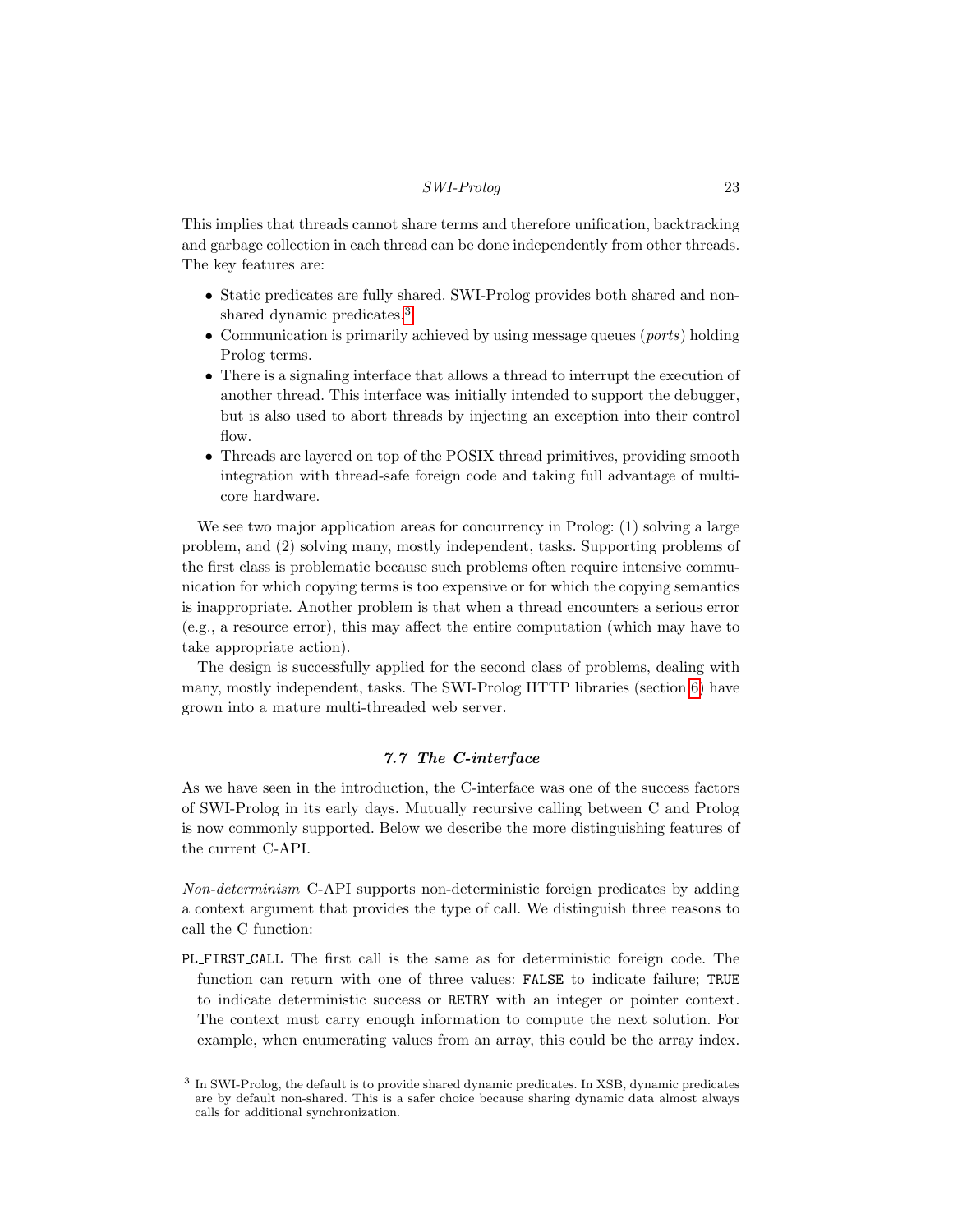Often, the foreign predicate allocates a context structure and returns a pointer to this structure.

- PL REDO This call is issued by the kernel upon backtracking to an invocation of a foreign predicate. All Prolog arguments are guaranteed to be the same as for the initial goal. The implementation uses the previously returned context to compute the next result and returns with one of the three values, just as with the PL FIRST CALL call.
- PL PRUNED Called if the choice-point is pruned as a result of executing a cut or handling an exception. Only the context value is valid. The foreign implementation must clean up side-effects (e.g., free memory allocated for preserving the context).

Foreign context frames The C-API refers to Prolog terms through explicitly allocated term-handles. Because Prolog keeps track of the allocated handles, it knows which terms are references from C-code and can perform heap and atom garbage collection transparently. This mechanism was first introduced by Quintus Prolog and is now used in many modern Prolog implementations. Term-handles that are used in the implementation of predicates in C are discarded when the C-implementation returns to Prolog. Quintus does not provide an API to deallocate term-handles.

Setting up a call from C to Prolog involves allocating term-handles for constructing the arguments and processing the resulting bindings. If the overall application control is in C and the C-code makes multiple calls to Prolog, we need some way to discard term-handles. SWI-Prolog implements this by means of PL\_open\_foreign\_frame() ... PL\_close\_foreign\_frame(). All term-handles created between these two matching calls are invalidated.<sup>[4](#page-23-0)</sup> In addition, PL rewind foreign frame() rewinds (i.e., backtracks) the heap to the state at PL open foreign frame(). Rewinding can be used to try an alternative if a sequence of  $PL\_unity$   $^{*}()$  calls fails (see next bullet).

Hand-crafted wrappers The Quintus C-API is designed to describe the C-code from Prolog and automatically generate a wrapper for it. The generated API is typically not Prolog-friendly. Values returned by C functions must be carefully mapped to Prolog success/failure or an exception. Using the Quintus approach the final mapping to a natural Prolog API must be done in Prolog. This is particularly cumbersome when dealing with enum types or #define constants.

The SWI-Prolog C-API concentrates on passing Prolog terms and supporting Prolog success, failure and errors. This implies that the *wrapper* is hand-crafted<sup>[5](#page-23-1)</sup> and therefore we provided a third family of functions:  $PL\_unify_{\ell}$  (Term, C-Value), which unifies a Prolog argument with a converted C-value and returns TRUE or FALSE.

<span id="page-23-0"></span><sup>&</sup>lt;sup>4</sup> SWI-Prolog also provides **PL** reset term refs() to discard the argument-handle and all termhandles created afterwards. This function was copied by SICStus as **SP\_reset\_term\_refs()** when porting XPCE to SICStus.

<span id="page-23-1"></span><sup>5</sup> The library qpforeign.pl provides a Quintus-compatible wrapper generator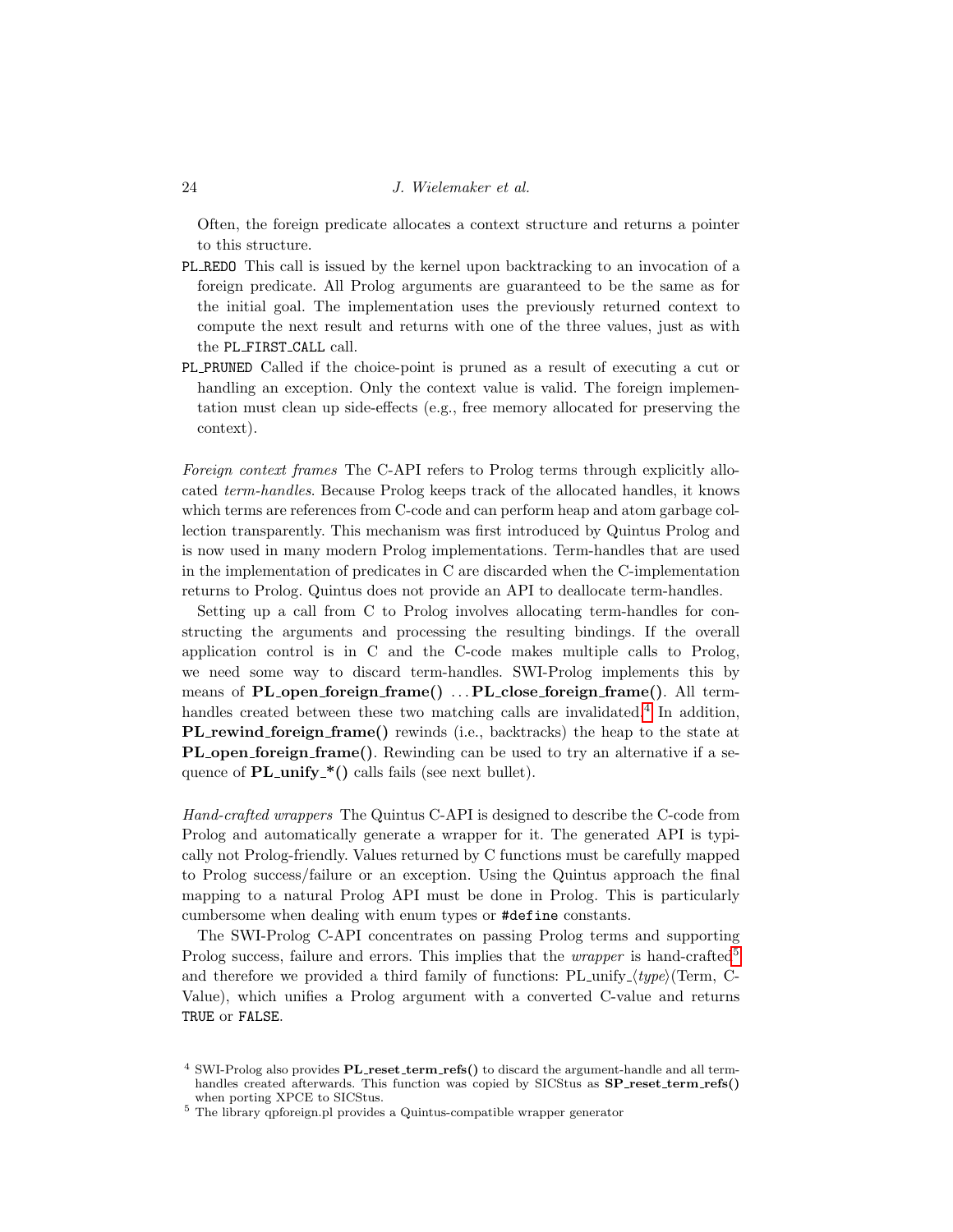We illustrate our approach in figure [7.](#page-24-0) The actual wrapper is the function  $p_{\text{e}}$  pl getenv(). The first call extracts the name of the requested variable if it is an atom. The text is extracted as a C-string in the native locale.<sup>[6](#page-24-1)</sup> If the extraction fails, it leaves an appropriate exception in the environment. If the getenv() API fails, we raise an exception.<sup>[7](#page-24-2)</sup> Finally, if all went well, we unify the extracted string with the second argument and return the success of this unification. The module can be compiled, loaded and used as shown in the example below. The swipl-ld utility is a wrapper around the C compiler that hides platform-specific details.

```
% swipl-ld -shared -o getenv getenv.c
% swipl
1 ?- load_foreign_library(getenv).
true.
2 ?- my_getenv('HOME', X).
X = \prime / \text{home/janw}.
3 ?- my_getenv(notavar, X).
ERROR: environment_variable 'notavar' does not exist
```

```
#include <SWI-Prolog.h>
#define MKFUNCTOR(name, arity) PL_new_functor(PL_new_atom(name), arity)
static functor_t FUNCTOR_error2, FUNCTOR_existence_error2;
static int existence_error(term_t missing, const char *what)
{ term_t ex;
 if ( (ex = PL_new_term_ref()) &&
       PL_unify_term(ex, PL_FUNCTOR, FUNCTOR_error2,
                           PL_FUNCTOR, FUNCTOR_existence_error2,
                             PL_CHARS, what, PL_TERM, missing,
                           PL_VARIABLE) )
    return PL_raise_exception(ex);
 return FALSE;
}
static foreign_t pl_getenv(term_t name, term_t value)
{ char *ns, *vs;
  if ( !PL_get_chars(name, &ns, CVT_ATOM|CVT_EXCEPTION|REP_MB) )
    return FALSE;
  if ( !(vs=getenv(ns)) )
    return existence_error(name, "environment_variable");
 return PL_unify_chars(value, PL_ATOM|REP_MB, -1, vs);
}
install_t install_getenv()
{[FWOTOR_error2]} = {MKFUNCTOR("error", 2)};FUNCTOR_existence_error2 = MKFUNCTOR("existence_error", 2);
 PL_register_foreign("my_getenv", 2, pl_getenv, 0);
}
```
<span id="page-24-0"></span>Fig. 7. Foreign wrapper for getenv()

<span id="page-24-1"></span><sup>6</sup> Internally all text is stored as Unicode.

<span id="page-24-2"></span><sup>&</sup>lt;sup>7</sup> We are planning to provide the functionality of existence error() in the Prolog C-API.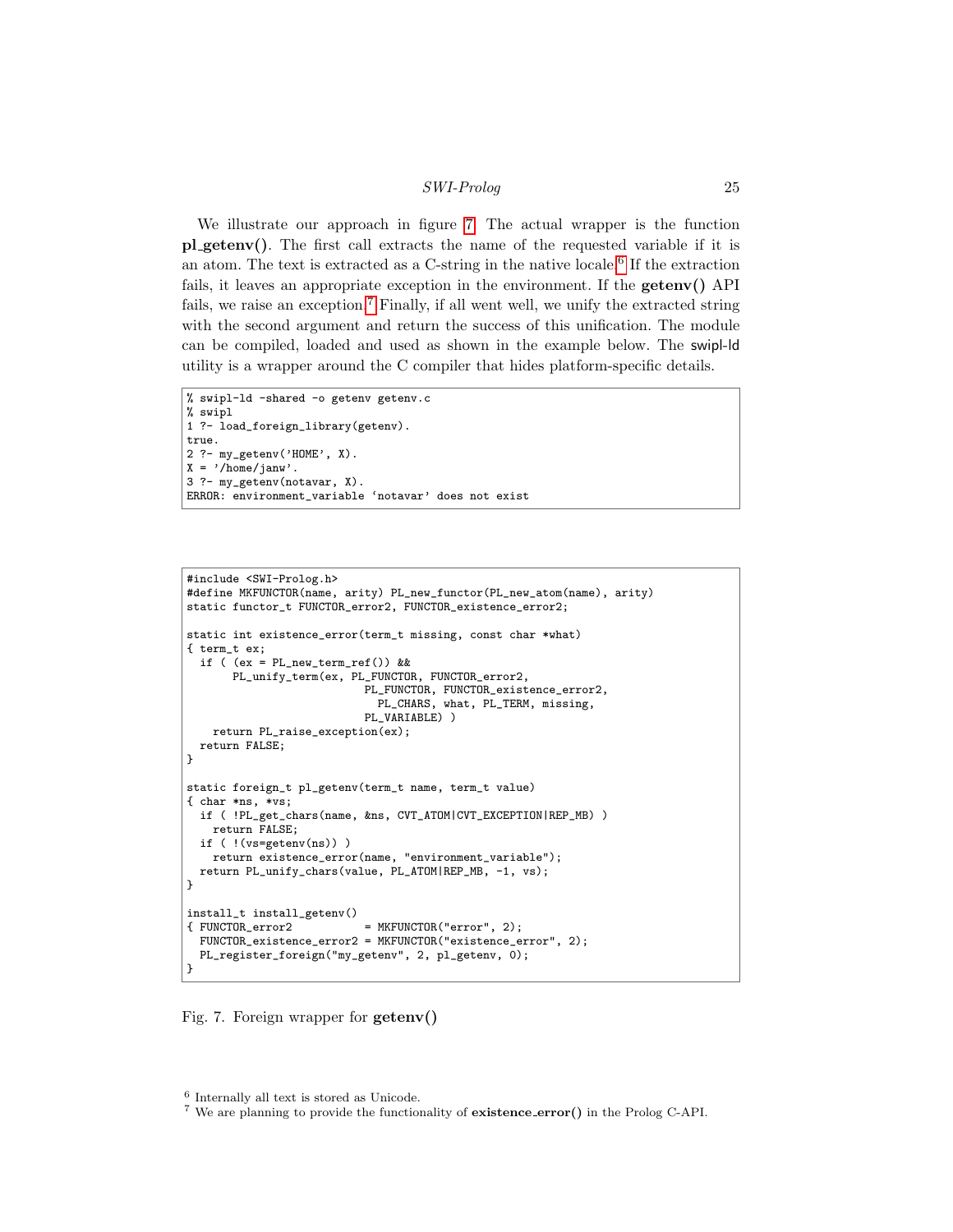#### 8 The development model for SWI-Prolog

A language like SWI-Prolog is only taken seriously by its users if its implementation is stable and dependable. This desire for stability is at odds with the academic desire for exploration and development of new language features. In order to reconcile these two desires, the development of SWI-Prolog proceeds in branches according to well-known Open Source practices described in [Raymond \(1999\)](#page-28-17). In particular:

- Even-numbered branches are stable and odd-numbered branches are for development.
- Create a new branch when 1) the development branch appears to be stable (i.e., there are few reported stability issues), and 2) new developments are about to aversely impact stability. The stable branch is supposed to provide a stable core, but newer libraries may be unstable.
- Release often. The typical release cycle on the active development branch is 2 weeks, but can be shorter if the users require particular fixes or functionality. It can be longer if the current state is considered too unstable or there are no changes of interest.
- Respond quickly. When possible, provide a fix or work-around for problems communicated on the mailing list or posted on the bug-tracking system. If the problem is expected to affect many users, make a release. Otherwise, the patch is only available through the GIT<sup>[8](#page-25-0)</sup> repository. Professional users are expected to be able to build the system from the GIT distribution.
- Maintain a regression test suite and run it frequently. We do not have the resources to create a comprehensive test suite. As an in-between solution, we typically create test-cases from bug-reports. This scheme avoids bugs from reappearing.

### 8.1 The regression test suite

The regression test suite is activated through the GNU Makefile standard target check. For historical reasons, the tests are built according to two different test paradigms:

- Single-clause tests that are expected to succeed. The predicate name indicates the set of tests and the first argument is a ground term that identifies the test. The test driver enumerates the tests using clause/2.
- Scripts. A script is a Prolog file, typically named test  $\langle topic \rangle$ .pl. It defines a module test  $\langle topic \rangle$  that exports test  $\langle topic \rangle/0$ . The test driver enumerates all files in a directory, loads them and runs the exported goals. Scripts are used to test larger programs (e.g., solve a constraint problem). More recently, they also contain unit-test suites as described in section [8.2.](#page-26-0)

Currently, the test suite for the core system contains 411 tests of the first form and 58 test scripts. 35 of the 58 test scripts are PlUnit suites, providing another 353 individual tests.

<span id="page-25-0"></span><sup>8</sup> <http://git-scm.com/>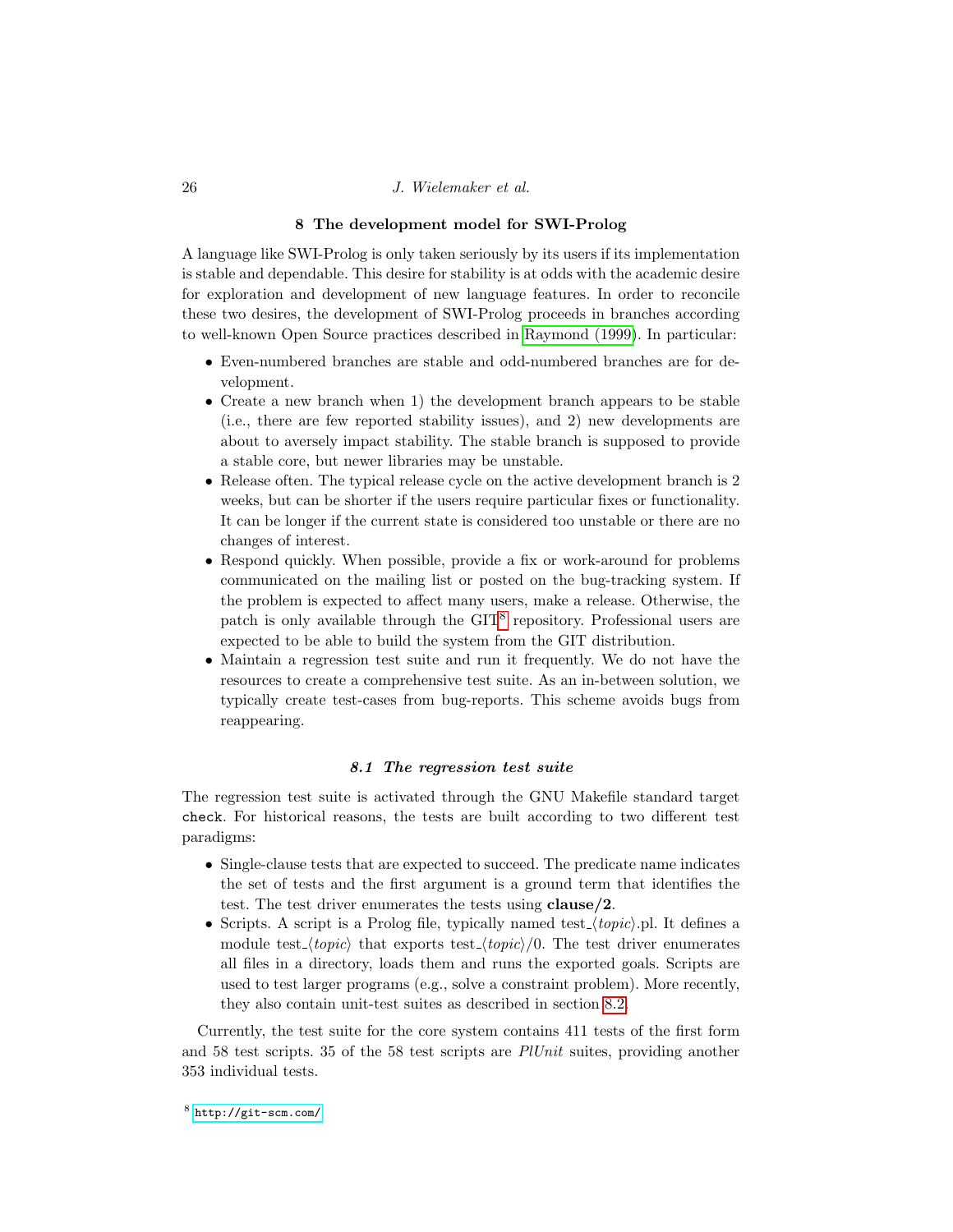#### 8.2 PlUnit: the test driver framework

<span id="page-26-0"></span> $PlUnit<sup>9</sup>$  $PlUnit<sup>9</sup>$  $PlUnit<sup>9</sup>$  is the test driver framework of SWI-Prolog. Unlike the driver framework outlined above, PlUnit is targeted at users of SWI-Prolog. It is based on the idea of single-clause tests, but uses a slightly different way to identify test-clauses and adds a second argument that specifies properties of the body, such as expected bindings, non-determinism, failure, or raised exception. The second argument can also specify a condition to run the test, and a goal to setup and clean up the environment to run the test. Below is a simple example:

```
:- begin_tests(aggregate).
test(aggregate_count, Count == 2) :-
        aggregate(count, X^between(1,2,X), Count).
:- end_tests(aggregate).
```
A description of the expected behavior of the body allows the test driver to give a more descriptive report if a test fails (contrasting the expected and actual behavior).

A test-block (begin tests..end tests) is compiled to a module that inherits from its lexical context (see section [7.2.2\)](#page-19-0). This allows test units to be embedded in the actual source code: the tests have access to the internals of the module to be tested but do not pollute the namespace of this module. The *PlUnit* driver can be asked whether or not embedded tests should be compiled and whether or not they should be run automatically by  $\mathbf{make}/0$  (see section [3.2\)](#page-5-0) after the module has been modified.

### 9 Discussion and future work

SWI-Prolog has become a comprehensive and mature implementation of the Prolog language. Its focus is on integrating technology from the logic programming community and interfacing to external resources to provide a platform for prototyping and development of fairly large applications. The system is widely used in educational, research and commercial environments.

Prolog still has a difficult marketing position. It is generally perceived as hard-tolearn, lacking ready-to-use resources and a good Integrated Development Environment (IDE). Nevertheless, the Prolog language is being used in new projects. In such projects, we typically find a mixture of four components: (1) application-specific high level languages, and (2) rule-based reasoning, and (3) constraint handling, and (4) Semantic web (RDF) data.

Prolog is well equipped to compile high-level application-specific descriptions into programs that combine the other three components. Using application-specific descriptions is particularly suitable for domains that face frequent changes in the rules and procedures. For example,  $SecuritEase<sup>10</sup>$  $SecuritEase<sup>10</sup>$  $SecuritEase<sup>10</sup>$  uses CHR for transforming their Constraint Query Language into SQL. Although we lack hard evidence, we think that many commercial users deploy SWI-Prolog as a multi-threaded server component.

<span id="page-26-1"></span><sup>9</sup> <http://www.swi-prolog.org/pldoc/package/plunit.html>

<span id="page-26-2"></span><sup>10</sup> <http://www.securitease.co.nz/>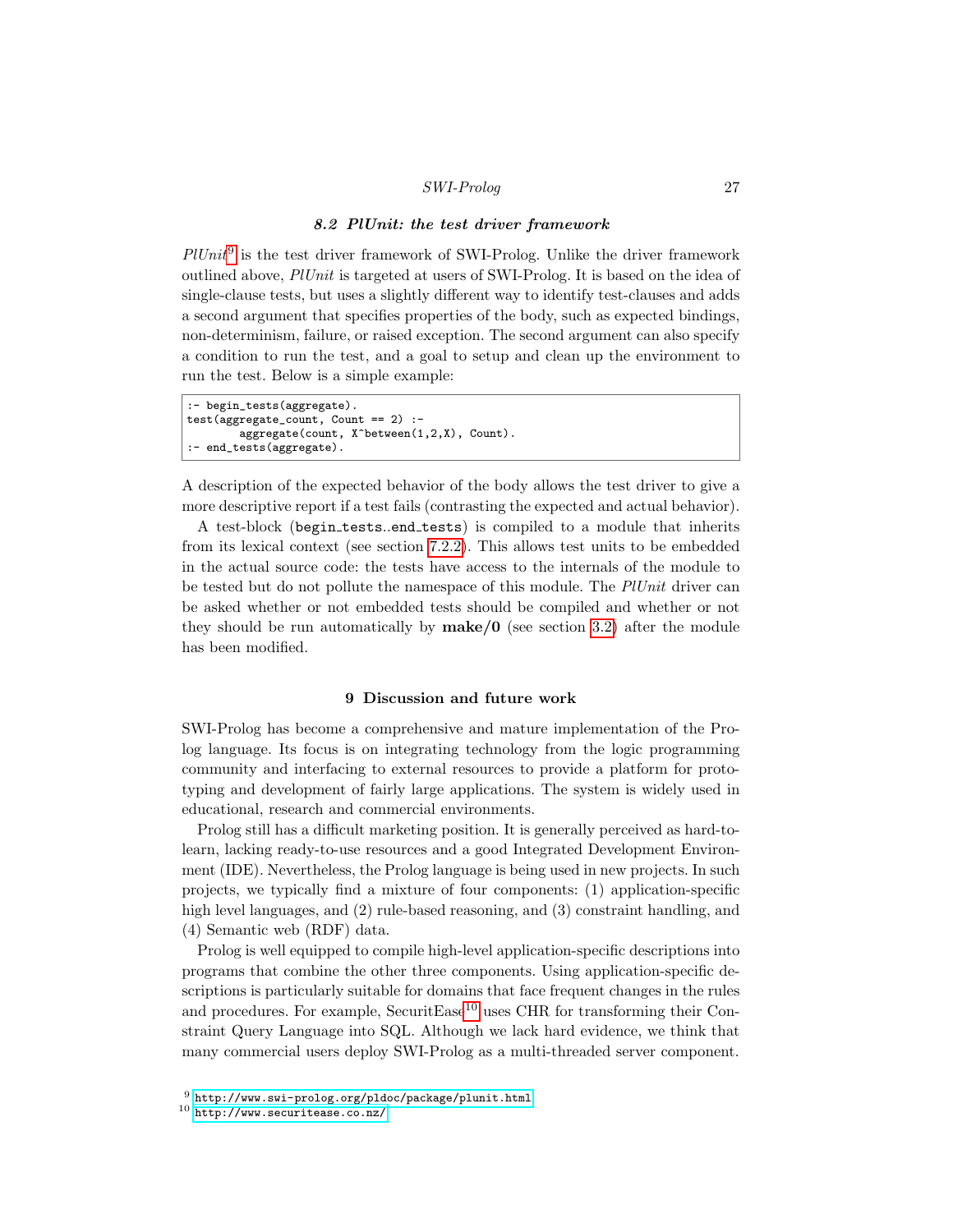In many universities, Prolog is now taught as part of a course on programming paradigms. After a few weeks, students often come to the conclusion that logic programming is a neat idea, but it is not useful for anything practical. Possibly, Prolog should be taught in the context of, e.g., the Semantic Web, where students can create applications using real data that is readily available on the web, and can compare writing Prolog rules over this data with querying this data in an imperative language through a SPARQL interface.

For a long time, the Prolog community was divided into many isolated islands. Adoption of the ISO-standard, although not perfect (Szabó and Szeredi 2006), and the development of larger portable resources such as Logtalk, Leuven CHR,  $CLP(FD)$  and  $CLP(Q,R)$  have built bridges between these islands. Developers of portable resources persuade Prolog system developers to resolve incompatibilities. At the same time, the existence of portable resources makes the logic programming community more credible.

Future SWI-Prolog development will concentrate on the following aspects:

- Improving compatibility, notably with systems with a similar module system.
- Improving stability, scalability and performance.
- Improving support for rule-based programming by providing tabling.
- Providing more libraries, notable for RDF and web programming.
- Improving the development environment, notably by adding a type-checker [\(Schrijvers et al. 2008\)](#page-29-15), adding (style) warnings, and adding tools that support refactoring of programs.

#### Acknowledgements

Continuous development of SWI-Prolog has been made possible by the SWI department of the University of Amsterdam. Currently, the development is hosted at the web and media group of the VU University Amsterdam.

An important factor in the success of SWI-Prolog is the community that provides the motivation, challenges and bug reports, as well as code, patches and descriptions of how to fix errors in the implementation. In particular, we would like to acknowledge Paulo Moura for Logtalk, his effort in pointing out incompatibilities between Prolog implementations and his work on the MacOS port; Richard O'Keefe and Bart Demoen for background knowledge of libraries, standards, and implementation details, and Ulrich Neumerkel for testing and code.

#### References

- <span id="page-27-1"></span>Ambler, S. W. 2002. Mapping objects to relational databases: What you need to know and why. IBM developerWorks. [http://www.crionics.com/products/opensource/](http://www.crionics.com/products/opensource/faq/docs/mapping-to-rdb.pdf) [faq/docs/mapping-to-rdb.pdf](http://www.crionics.com/products/opensource/faq/docs/mapping-to-rdb.pdf).
- <span id="page-27-0"></span>Anjewierden, A., Wielemaker, J., and Toussaint, C. 1990. Shelley — computer aided knowledge engineering. In Current trends in knowledge acquisition, B. Wielinga, J. Boose, B. Gaines, G. Schreiber, and M. van Someren, Eds. IOS Press, Amsterdam,  $41 - 59.$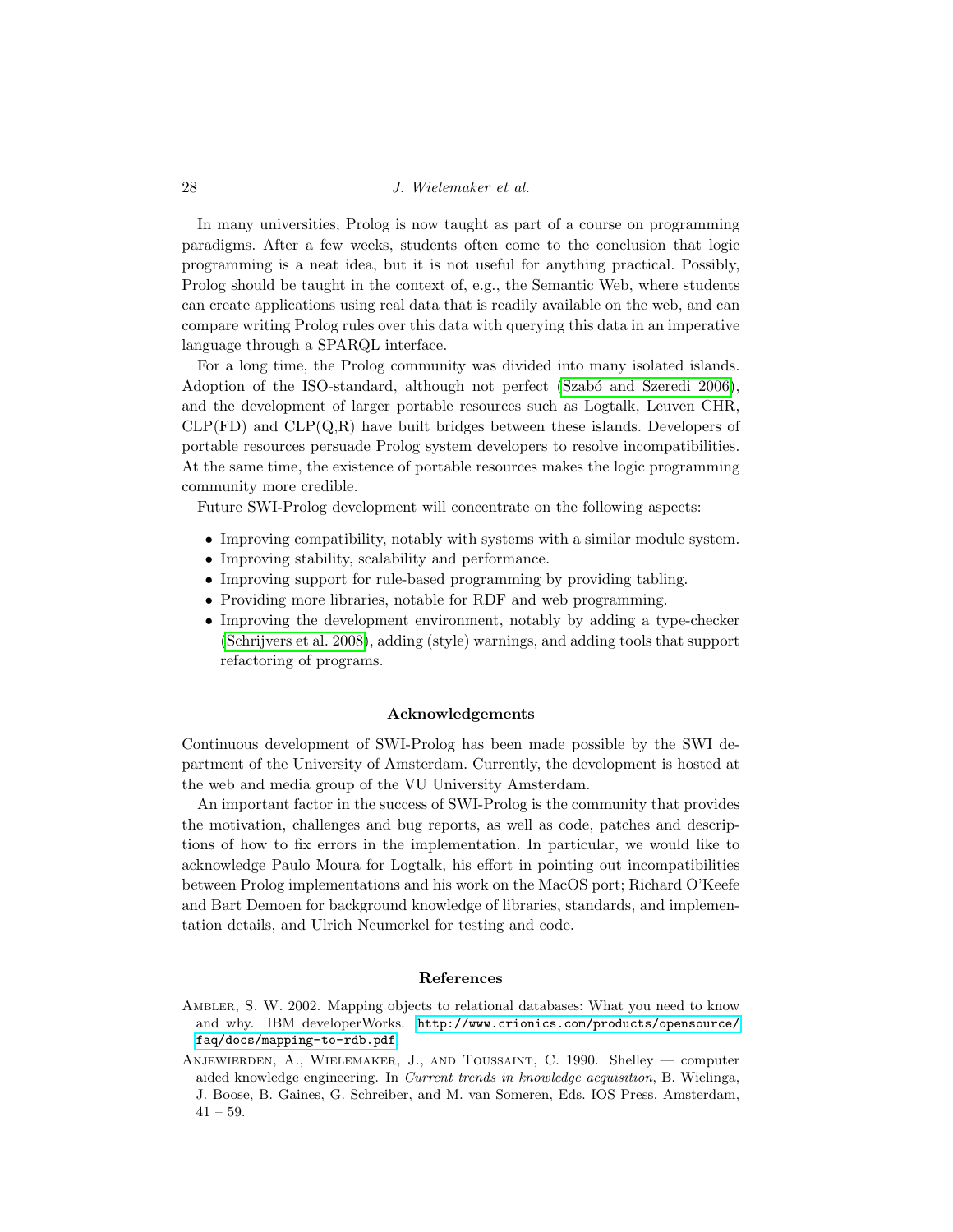- <span id="page-28-15"></span>Appleby, K., Carlsson, M., Haridi, S., and Sahlin, D. 1988. Garbage collection for Prolog based on WAM. Communications of the ACM 31, 6, 719–741.
- <span id="page-28-2"></span>Bellifemine, F., Poggi, A., and Rimassa, G. 2001. Developing multi-agent systems with a fipa-compliant agent framework. Softw., Pract. Exper. 31, 2, 103-128.
- <span id="page-28-5"></span>Bendisposto, J., Endrijautzki, I., Leuschel, M., and Schneider, D. 2009. A semantics-aware editing environment for Prolog in Eclipse. CoRR abs/0903.2252.
- <span id="page-28-0"></span>Bowen, D. L., Byrd, L. M., and Clocksin, W. 1983. A portable Prolog compiler. In Proceedings of the Logic Programming Workshop 1983, L. M. Pereira, Ed. Universidade Nova de Lisboa, Lisbon, Portugal.
- <span id="page-28-12"></span>CALEJO, M. 2004. Interprolog: Towards a declarative embedding of logic programming in java. In JELIA, J. J. Alferes and J. A. Leite, Eds. Lecture Notes in Computer Science, vol. 3229. Springer-Verlag, 714–717.
- <span id="page-28-9"></span>da Silva, A. F. and Costa, V. S. 2007. Design, implementation, and evaluation of a dynamic compilation framework for the YAP system. In ICLP, V. Dahl and I. Niemelä, Eds. Lecture Notes in Computer Science, vol. 4670. Springer-Verlag, 410–424.
- <span id="page-28-6"></span>De Koninck, L., Schrijvers, T., and Demoen, B. 2006. INCLP(R) - Interval-based nonlinear constraint logic programming over the reals. In WLP '06: Proceedings of the 20th Workshop on Logic Programming, M. Fink, H. Tompits, and S. Woltran, Eds. T.U.Wien, Austria, INFSYS Research report 1843-06-02. Vienna, Austria, 91–100.
- <span id="page-28-10"></span>DEMOEN, B. 2002. Dynamic attributes, their hProlog implementation, and a first evaluation. Report CW 350, Department of Computer Science, K.U.Leuven, Leuven, Belgium. oct. <http://www.cs.kuleuven.ac.be/publicaties/rapporten/cw/CW350.abs.html>.
- <span id="page-28-13"></span>DRAXLER, C. 1991. Accessing relational and  $NF^2$  databases through database set predicates. In ALPUK91: Proceedings of the 3rd UK Annual Conference on Logic Programming, Edinburgh 1991, G. A. Wiggins, C. Mellish, and T. Duncan, Eds. Workshops in Computing. Springer-Verlag, 156–173.
- <span id="page-28-7"></span>FRÜHWIRTH, T. 1998. Theory and practice of Constraint Handling Rules. J. Logic Programming, Special Issue on Constraint Logic Programming 37, 1–3, 95–138.
- <span id="page-28-4"></span>Graham, S. L., Kessler, P. B., and McKusick, M. K. 1982. gprof: a call graph execution profiler. In SIGPLAN Symposium on Compiler Construction. 120-126.
- <span id="page-28-16"></span>Holzbaur, C. 1992. Metastructures vs. Attributed Variables in the Context of Extensible Unification. Tech. Rep. TR-92-23, Austrian Research Institute for Artificial Intelligence, Vienna, Austria.
- <span id="page-28-8"></span>HOLZBAUR, C. AND FRÜHWIRTH, T. 2000. A Prolog Constraint Handling Rules compiler and runtime system. Journal of Applied Artificial Intelligence, vol. 14(4). Taylor & Francis, 369–388.
- <span id="page-28-1"></span>Lassila, O. and Swick, R. R. 1999. Resource description framework (RDF) model and specification. Recommendation, W3C Consortium. 22 February. [http://www.w3.org/](http://www.w3.org/TR/1999/REC-rdf-syntax-19990222) [TR/1999/REC-rdf-syntax-19990222](http://www.w3.org/TR/1999/REC-rdf-syntax-19990222).
- <span id="page-28-14"></span>Neumerkel, U. 1993. The binary WAM, a simplified Prolog engine. Tech. rep., Technische Universität Wien. [http://www.complang.tuwien.ac.at/ulrich/papers/PDF/](http://www.complang.tuwien.ac.at/ulrich/papers/PDF/binwam-nov93.pdf) [binwam-nov93.pdf](http://www.complang.tuwien.ac.at/ulrich/papers/PDF/binwam-nov93.pdf).
- <span id="page-28-11"></span>Oren, E., Delbru, R., Gerke, S., Haller, A., and Decker, S. 2007. Activerdf: object-oriented semantic web programming. In WWW '07: Proceedings of the 16th international conference on World Wide Web. ACM, New York, NY, USA, 817–824.
- <span id="page-28-3"></span>PEREIRA, F. C. N. AND SHIEBER, S. M. 1987. Prolog and Natural-Language Analysis. Number 10 in CSLI Lecture Notes. Center for the Study of Language and Information, Stanford, California. Distributed by Chicago University Press.
- <span id="page-28-17"></span>RAYMOND, E. S. 1999. The Cathedral and the Bazaar: musings on Linux and Open Source by an accidental revolutionary. O'Reilly Media.